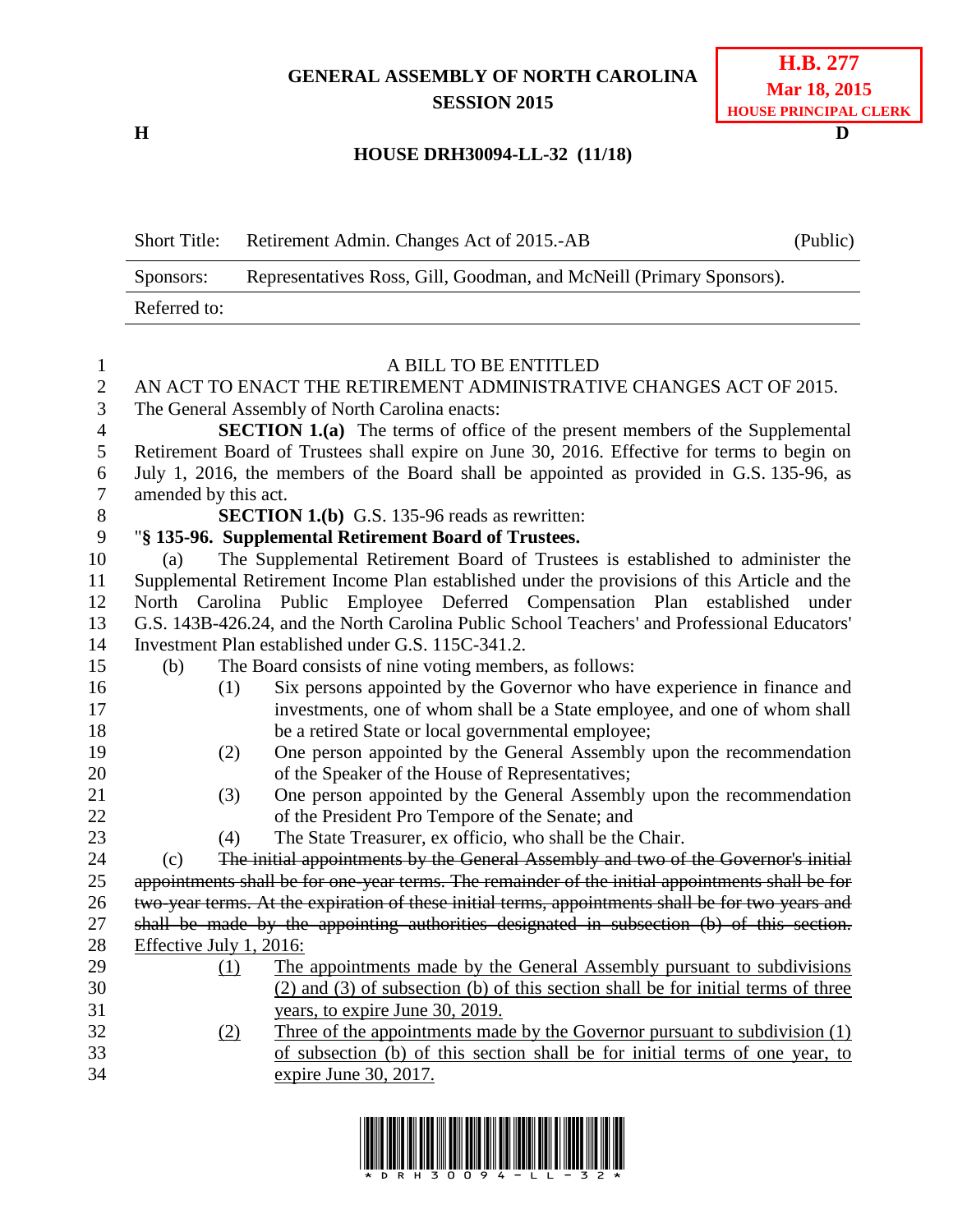|                          |                               | <b>General Assembly of North Carolina</b>                                                                                                                                                   | <b>Session 2015</b> |
|--------------------------|-------------------------------|---------------------------------------------------------------------------------------------------------------------------------------------------------------------------------------------|---------------------|
| 1<br>$\overline{c}$<br>3 | (3)                           | <u>Three of the appointments made by the Governor pursuant to subdivision (1)</u><br>of subsection (b) of this section shall be for initial terms of two years, to<br>expire June 30, 2018. |                     |
| $\overline{4}$           |                               | Upon the expiration of these initial terms, appointments for all members shall be for terms                                                                                                 |                     |
| 5                        |                               | of three years beginning on the day following the expiration date of the previous member's                                                                                                  |                     |
| $\boldsymbol{6}$         | term.                         |                                                                                                                                                                                             |                     |
| $\tau$                   | (c1)                          | A member shall continue to serve until the member's successor is duly appointed,                                                                                                            |                     |
| $8\,$<br>9               |                               | but a holdover under this provision does not affect the expiration date of the succeeding term.<br>No member of the Board may serve more than threelonger than any of the following:        |                     |
| 10                       | (1)                           | Two consecutive two yearthree-year terms.                                                                                                                                                   |                     |
| 11                       | (2)                           | Three consecutive terms of any length, in the event that one or more of the                                                                                                                 |                     |
| 12                       |                               | terms is for fewer than three years in duration or the member serves a partial                                                                                                              |                     |
| 13                       |                               | term as result of filling a vacancy.                                                                                                                                                        |                     |
| 14                       | (3)                           | Eight consecutive years, regardless of term lengths.                                                                                                                                        |                     |
| 15                       | (d)                           | Other than ex officio members, members appointed by the Governor shall serve at                                                                                                             |                     |
| 16                       |                               | the Governor's pleasure. An ex officio member may designate in writing, filed with the Board,                                                                                               |                     |
| 17                       |                               | any employee of the member's department to act at any meeting of the Board from which the                                                                                                   |                     |
| 18                       |                               | member is absent, to the same extent that the member could act if present in person at such                                                                                                 |                     |
| 19                       | meeting.                      |                                                                                                                                                                                             |                     |
| 20                       | (e)                           | The Board may retain the services of independent appraisers, auditors, actuaries,                                                                                                           |                     |
| 21                       |                               | attorneys, investment counseling firms, statisticians, custodians, or other persons or firms                                                                                                |                     |
| 22                       |                               | possessing specialized skills or knowledge necessary for the proper administration of                                                                                                       |                     |
| 23                       |                               | investment programs that the Board administers pursuant to this section."                                                                                                                   |                     |
| 24                       |                               | SECTION 2. Article 3 of Chapter 111 of the General Statutes is amended by                                                                                                                   |                     |
| 25                       | adding a new section to read: |                                                                                                                                                                                             |                     |
| 26                       |                               | "§ 111-47.3 Food service at Department of State Treasurer.                                                                                                                                  |                     |
| 27                       |                               | Notwithstanding any other provision of this Article, the Department of State Treasurer may                                                                                                  |                     |
| 28                       |                               | operate or contract for the operation of food or vending services at Department of State                                                                                                    |                     |
| 29                       |                               | Treasurer offices. The net proceeds of revenue generated by food and vending services that are                                                                                              |                     |
| 30                       |                               | provided at the Department of State Treasurer by the agency or a vendor with whom the agency                                                                                                |                     |
| 31                       |                               | has contracted shall be credited to the Division of Services for the Blind of Department of                                                                                                 |                     |
| 32<br>33                 |                               | Health and Human Services for the purposes specified in G.S. 111-43."<br><b>SECTION 3.(a)</b> G.S. 147-69.2(b) reads as rewritten:                                                          |                     |
| 34                       | " $(b)$                       | It shall be the duty of the State Treasurer to invest the cash of the funds enumerated                                                                                                      |                     |
| 35                       |                               | in subsection (a) of this section in excess of the amount required to meet the current needs and                                                                                            |                     |
| 36                       |                               | demands on such funds. The State Treasurer may invest the funds as provided in this                                                                                                         |                     |
| 37                       |                               | subsection. If an investment was authorized by this subsection at the time the investment was                                                                                               |                     |
| 38                       |                               | made or contractually committed to be made, then that investment shall continue to be                                                                                                       |                     |
| 39                       |                               | authorized by this subsection, and none of the percentage or other limitation on investments set                                                                                            |                     |
| 40                       |                               | forth in this subsection shall be construed to require the State Treasurer to subsequently dispose                                                                                          |                     |
| 41                       |                               | of the investment or fail to honor any contractual commitments as a result of changes in market                                                                                             |                     |
| 42                       |                               | values, ratings, or other investment qualifications. For purposes of computing market values on                                                                                             |                     |
| 43                       |                               | which percentage limitations on investments in this subsection are based, all investments shall                                                                                             |                     |
| 44                       |                               | be valued as of the last date of the most recent fiscal quarter.                                                                                                                            |                     |
| 45                       | (1)                           | Investments authorized by G.S. 147-69.1(c)(1)-(7).                                                                                                                                          |                     |
| 46                       | (2)                           | General obligations of other states of the United States.                                                                                                                                   |                     |
| 47                       | (3)                           | General obligations of cities, counties and special districts in North Carolina.                                                                                                            |                     |
| 48                       | (4)                           | Obligations of any company, other organization or legal entity incorporated                                                                                                                 |                     |
| 49                       |                               | or otherwise created or located within or outside the United States, including                                                                                                              |                     |
| 50                       |                               | obligations that are convertible into equity securities, if the obligations bear                                                                                                            |                     |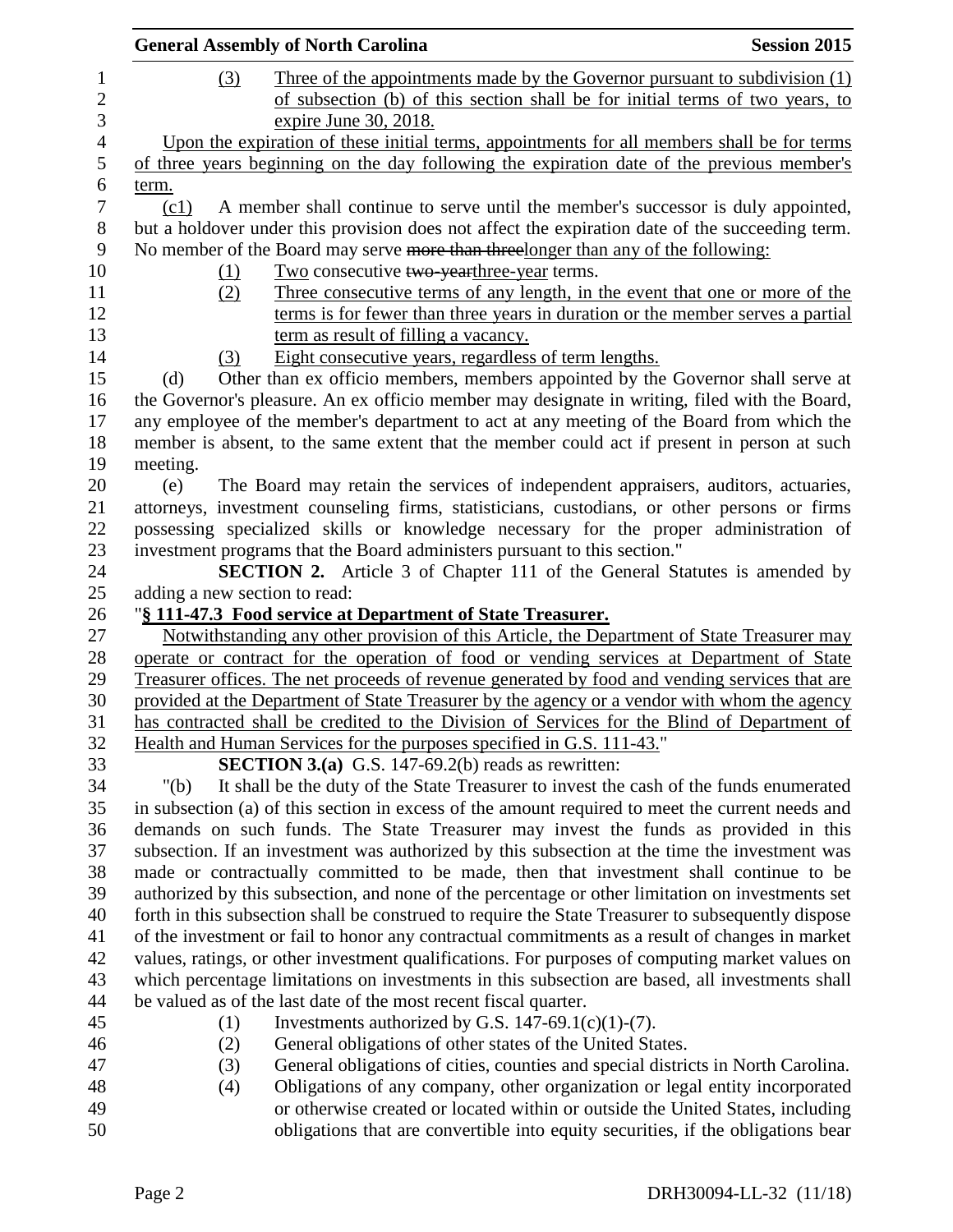|                       | <b>General Assembly of North Carolina</b>                                                                                                                                               | <b>Session 2015</b> |
|-----------------------|-----------------------------------------------------------------------------------------------------------------------------------------------------------------------------------------|---------------------|
|                       | one of the four highest ratings of at least one nationally recognized rating                                                                                                            |                     |
|                       | service when acquired.                                                                                                                                                                  |                     |
| (5)                   | Repealed by Session Laws 2001-444, s. 2, effective October 1, 2001.                                                                                                                     |                     |
| (6)                   | Asset-backed securities (whether considered debt or equity) provided they                                                                                                               |                     |
|                       | bear ratings by nationally recognized rating services as provided in                                                                                                                    |                     |
|                       | G.S. $147-69.2(b)(4)$ .                                                                                                                                                                 |                     |
| (6a)                  | In addition to the limitations and requirements with respect to the                                                                                                                     |                     |
|                       | investments of the Retirement Systems set forth in this subsection, the State                                                                                                           |                     |
|                       | Treasurer shall select investments of the assets of the Retirement Systems                                                                                                              |                     |
|                       | such that investments made pursuant to subdivisions $(b)(1)$ through $(6)$ of                                                                                                           |                     |
|                       | this section shall at all times equal or exceed twenty percent (20%) of the                                                                                                             |                     |
|                       | market value of all invested assets of the Retirement Systems.                                                                                                                          |                     |
| (6b)                  | Investments pursuant to subdivisions $(b)(1)$ through $(6)$ of this section may                                                                                                         |                     |
|                       | be made directly by the State TreasurerTreasurer, through investment                                                                                                                    |                     |
|                       | companies registered under the Investment Company Act of 1940,<br>individual, common, or collective trust funds of banks and trust companies,                                           |                     |
|                       | group trusts and limited partnerships, limited liability companies or other                                                                                                             |                     |
|                       | limited liability investment vehicles that invest primarily in investments                                                                                                              |                     |
|                       | authorized by subdivisions (1) through (6) of this subsection, or through                                                                                                               |                     |
|                       | contractual arrangements in which the investment manager has full and                                                                                                                   |                     |
|                       | complete discretion and authority to invest assets specified in such                                                                                                                    |                     |
|                       | arrangements in investments authorized by subdivisions $(b)(1)$ through $(6)$ of                                                                                                        |                     |
|                       | this section, provided for each indirect investment, the investment manager                                                                                                             |                     |
|                       | has assets under management of at least one hundred million dollars                                                                                                                     |                     |
|                       | (\$100,000,000).                                                                                                                                                                        |                     |
|                       |                                                                                                                                                                                         |                     |
|                       | <b>SECTION 3.(b)</b> G.S. 147-77 reads as rewritten:                                                                                                                                    |                     |
|                       | "§ 147-77. Daily deposit of funds to credit of Treasurer.                                                                                                                               |                     |
|                       | All funds belonging to the State of North Carolina, in the hands of any head of any                                                                                                     |                     |
|                       | department of the State which collects revenue for the State in any form whatsoever, and every                                                                                          |                     |
|                       | institution, agency, officer, employee, or representative of the State or any agency, department,                                                                                       |                     |
|                       | division or commission thereof, except officers and the clerks of the Supreme Court and Court<br>of Appeals, collecting or receiving any funds or money belonging to the State of North |                     |
|                       | Carolina, shall daily deposit the same in some bank, or trust company, selected or designated                                                                                           |                     |
|                       | by the State Treasurer, in the name of the State Treasurer, at noon, or as near thereto as may be,                                                                                      |                     |
|                       | and shall report the same daily to said Treasurer: Provided that the Treasurer. The State                                                                                               |                     |
|                       | Treasurer may authorize exemptions from the provisions of this section so long as funds are                                                                                             |                     |
|                       | deposited and reported pursuant to the provisions of this section at least once a week and, in                                                                                          |                     |
|                       | addition, so long as funds are deposited and reported pursuant to the provisions of this section                                                                                        |                     |
|                       | whenever as much as two hundred fifty dollars (\$250.00) five thousand dollars (\$5,000) has                                                                                            |                     |
|                       | been collected and received: Provided, that the received. Each State agency that has custody of                                                                                         |                     |
|                       | funds less than five thousand dollars (\$5,000) shall provide adequate safekeeping of such                                                                                              |                     |
|                       | funds. The Treasurer may refund the amount of any bad checks which have been returned to                                                                                                |                     |
|                       | the department by the Treasurer when the same have not been collected after 30 days' trial."                                                                                            |                     |
|                       | <b>SECTION 4.</b> G.S. 135-1(20) reads as rewritten:                                                                                                                                    |                     |
| $^{\prime\prime}(20)$ | "Retirement" under this ChapterChapter, except as otherwise provided,                                                                                                                   |                     |
|                       | means the commencement of monthly retirement benefits along with                                                                                                                        |                     |
|                       | termination of employment and the complete separation from active service                                                                                                               |                     |
|                       | with no intent or agreement, express or implied, to return to service. A                                                                                                                |                     |
|                       | retirement allowance under the provisions of this Chapter may only be                                                                                                                   |                     |

granted upon retirement of a member. In order for a member's retirement to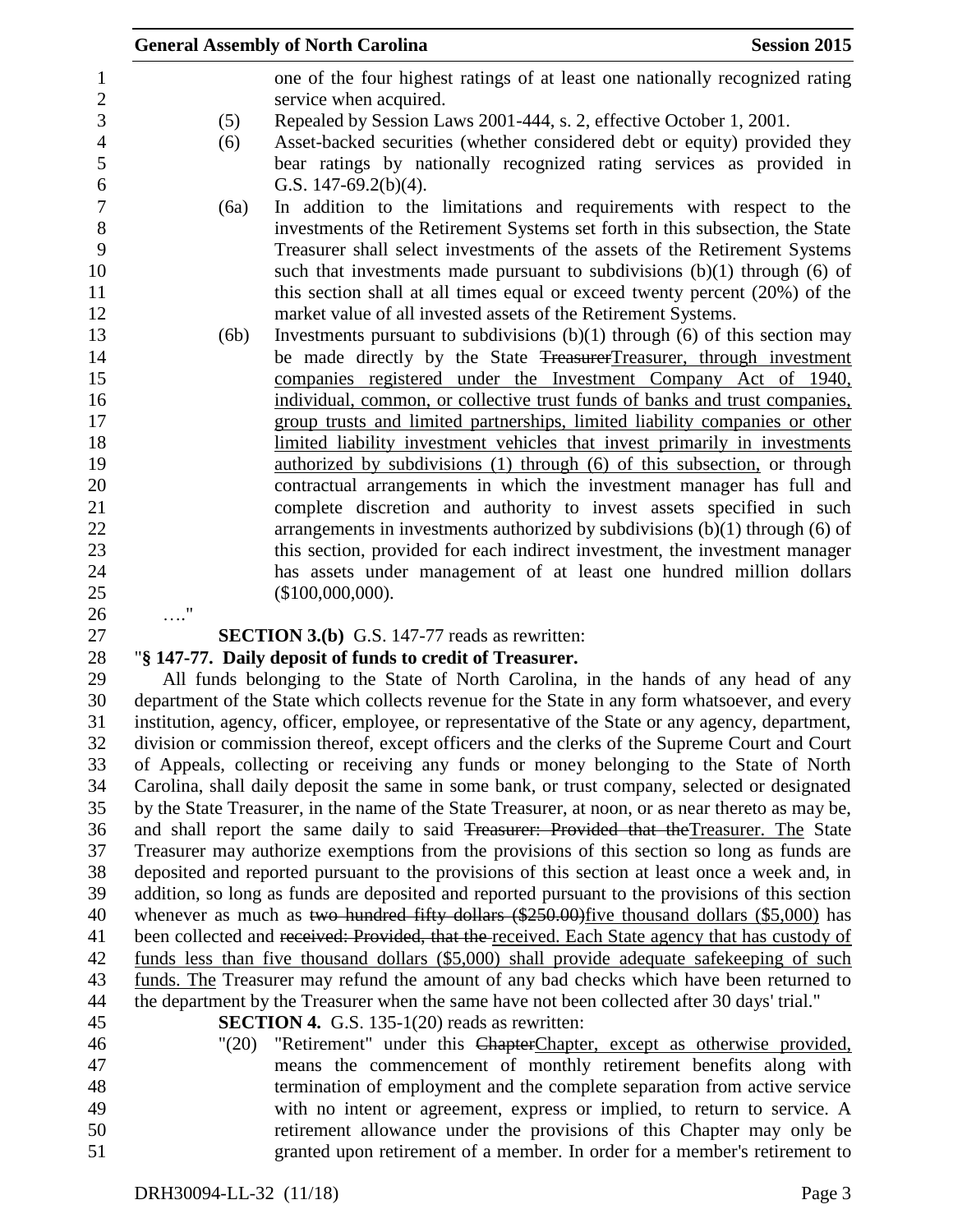|              | <b>General Assembly of North Carolina</b>                                                                                                               | <b>Session 2015</b> |
|--------------|---------------------------------------------------------------------------------------------------------------------------------------------------------|---------------------|
|              | become effective in any month, the member must perform no work for an                                                                                   |                     |
|              | employer, including part-time, temporary, substitute, or contractor work, at                                                                            |                     |
|              | any time during the six months immediately following the effective date of                                                                              |                     |
|              | retirement. For purposes of this subdivision, working as a member of a                                                                                  |                     |
|              | school board, board of trustees of a community college, board of trustees of                                                                            |                     |
|              | any constituent institution of The University of North Carolina, as an unpaid                                                                           |                     |
|              | bona fide volunteer in a local school administrative unit, or as an unpaid                                                                              |                     |
|              | bona fide volunteer guardian ad litem in the guardian ad litem program shall                                                                            |                     |
|              | not be considered service-service or work, and volunteering in positions                                                                                |                     |
|              | normally designated as unpaid bona fide volunteer positions during the six                                                                              |                     |
|              | months immediately following the effective date of retirement shall not be                                                                              |                     |
|              | considered service. A member who is a full-time faculty member of The                                                                                   |                     |
|              | University of North Carolina may effect a retirement allowance under this                                                                               |                     |
|              | Chapter, notwithstanding the six-month requirement above, provided the                                                                                  |                     |
|              | member immediately enters the University's Phased Retirement Program for                                                                                |                     |
|              | Tenured Faculty as that program existed on May 25, 2011."                                                                                               |                     |
|              | <b>SECTION 5.(a)</b> G.S. 135-8(f) is amended by adding a new subdivision to read:                                                                      |                     |
| " <u>(4)</u> | In conjunction with the employee and employer contributions required under                                                                              |                     |
|              | this section, the Board of Trustees shall direct employers to submit such                                                                               |                     |
|              | information on a monthly basis as is necessary for proper administration of                                                                             |                     |
|              | the Retirement System, actuarial valuation, and reporting under accounting<br>standards set forth by the Governmental Accounting Standards Board of the |                     |
|              | Financial Accounting Foundation. Submission of such information by an                                                                                   |                     |
|              | employer to the Retirement System constitutes a certification of its                                                                                    |                     |
|              | accuracy."                                                                                                                                              |                     |
|              | <b>SECTION 5.(b)</b> G.S. 128-30 $(g)$ is amended by adding a new subdivision to read:                                                                  |                     |
| "(4)         | In conjunction with the employee and employer contributions required under                                                                              |                     |
|              | this section, the Board of Trustees shall direct employers to submit such                                                                               |                     |
|              | information on a monthly basis as is necessary for proper administration of                                                                             |                     |
|              | the Retirement System, actuarial valuation, and reporting under accounting                                                                              |                     |
|              | standards set forth by the Governmental Accounting Standards Board of the                                                                               |                     |
|              | Financial Accounting Foundation. Submission of such information by an                                                                                   |                     |
|              | employer to the Retirement System constitutes a certification of its                                                                                    |                     |
|              | accuracy."                                                                                                                                              |                     |
|              | <b>SECTION 6.(a)</b> G.S. 135-8(f)(3) reads as rewritten:                                                                                               |                     |
| "(3)         | In the event the employee or employer contributions required under this                                                                                 |                     |
|              | section are not received by the date set by the Board of Trustees, the Board                                                                            |                     |
|              | shall assess the employer with a penalty, in lieu of interest, of 1% per month                                                                          |                     |
|              | with a minimum penalty of twenty-five dollars (\$25.00). The Board may                                                                                  |                     |
|              | waive one penalty per employer every five years if the Board finds that the                                                                             |                     |
|              | employer has consistently demonstrated good-faith efforts to comply with                                                                                |                     |
|              | the set deadline. If within 90 days after request therefor by the Board any                                                                             |                     |
|              | employer shall not have provided the System with the records and other                                                                                  |                     |
|              | information required hereunder or if the full accrued amount of the                                                                                     |                     |
|              | contributions provided for under this section due from members employed                                                                                 |                     |
|              | by an employer or from an employer other than the State shall not have been                                                                             |                     |
|              | received by the System from the chief fiscal officer of such employer within                                                                            |                     |
|              | 30 days after the last due date as herein provided, then, notwithstanding                                                                               |                     |
|              | anything herein or in the provisions of any other law to the contrary, upon                                                                             |                     |
|              | notification by the Board to the State Treasurer as to the default of such                                                                              |                     |
|              | employer as herein provided, any distributions which might otherwise be                                                                                 |                     |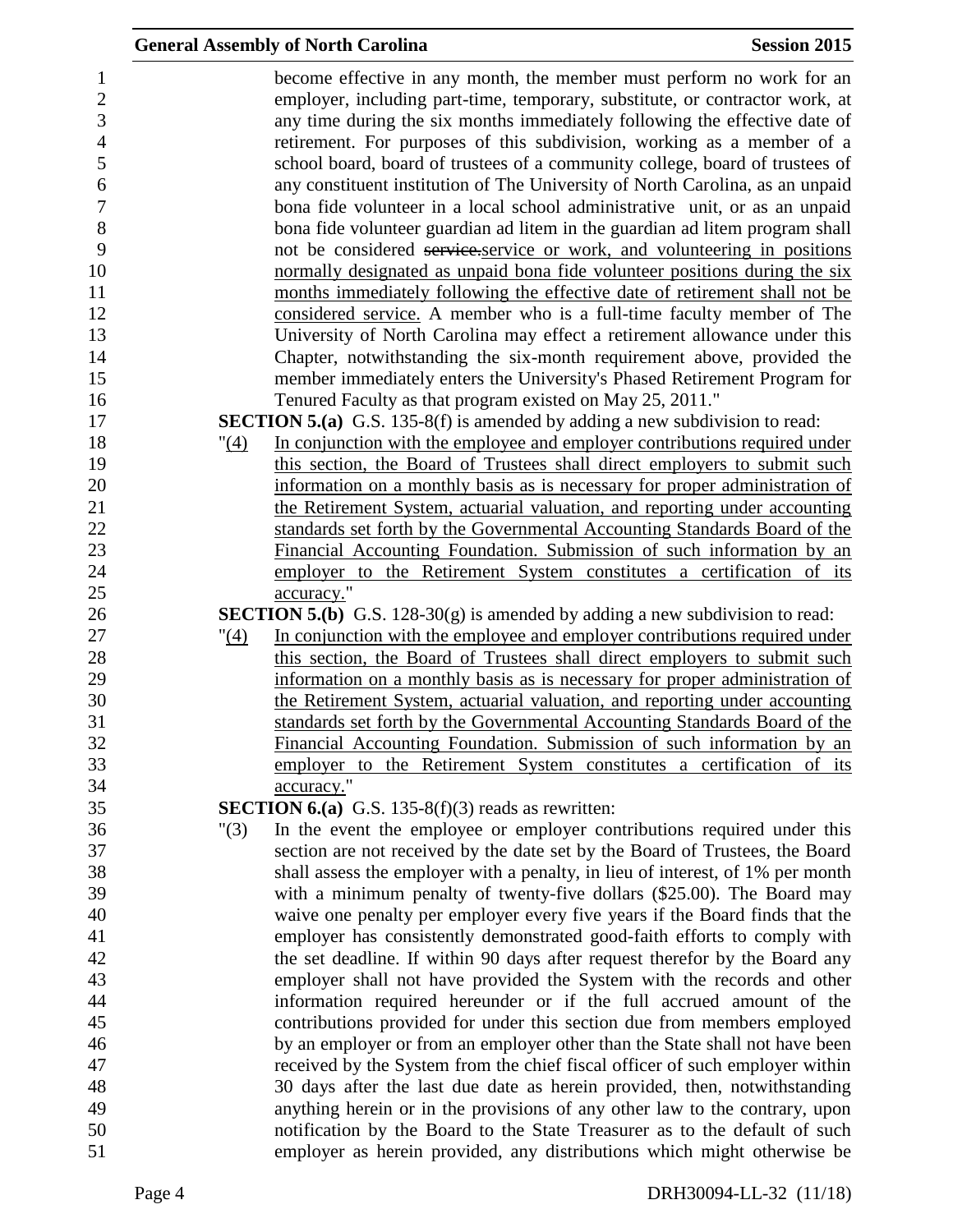|      |                                                                                 | <b>Session 2015</b>                                                                                                                                                                                                                                                                                                                                                                                                                                                                                                                                                                                                                                                                                                                                                                                                                                                                                                                                                                                                                                                                                                                                                                                                                                                                                                                                                                                                                                                                                                                                                                                                                                                                                                                                                                                                                                                                                                                                                                                                                                                                                                                                                                                                                                                                                                                                                                                                                                                                                                                                                                                                                                                                                                                                                                                                                                                                                                                                                                                                 |
|------|---------------------------------------------------------------------------------|---------------------------------------------------------------------------------------------------------------------------------------------------------------------------------------------------------------------------------------------------------------------------------------------------------------------------------------------------------------------------------------------------------------------------------------------------------------------------------------------------------------------------------------------------------------------------------------------------------------------------------------------------------------------------------------------------------------------------------------------------------------------------------------------------------------------------------------------------------------------------------------------------------------------------------------------------------------------------------------------------------------------------------------------------------------------------------------------------------------------------------------------------------------------------------------------------------------------------------------------------------------------------------------------------------------------------------------------------------------------------------------------------------------------------------------------------------------------------------------------------------------------------------------------------------------------------------------------------------------------------------------------------------------------------------------------------------------------------------------------------------------------------------------------------------------------------------------------------------------------------------------------------------------------------------------------------------------------------------------------------------------------------------------------------------------------------------------------------------------------------------------------------------------------------------------------------------------------------------------------------------------------------------------------------------------------------------------------------------------------------------------------------------------------------------------------------------------------------------------------------------------------------------------------------------------------------------------------------------------------------------------------------------------------------------------------------------------------------------------------------------------------------------------------------------------------------------------------------------------------------------------------------------------------------------------------------------------------------------------------------------------------|
|      |                                                                                 |                                                                                                                                                                                                                                                                                                                                                                                                                                                                                                                                                                                                                                                                                                                                                                                                                                                                                                                                                                                                                                                                                                                                                                                                                                                                                                                                                                                                                                                                                                                                                                                                                                                                                                                                                                                                                                                                                                                                                                                                                                                                                                                                                                                                                                                                                                                                                                                                                                                                                                                                                                                                                                                                                                                                                                                                                                                                                                                                                                                                                     |
|      |                                                                                 |                                                                                                                                                                                                                                                                                                                                                                                                                                                                                                                                                                                                                                                                                                                                                                                                                                                                                                                                                                                                                                                                                                                                                                                                                                                                                                                                                                                                                                                                                                                                                                                                                                                                                                                                                                                                                                                                                                                                                                                                                                                                                                                                                                                                                                                                                                                                                                                                                                                                                                                                                                                                                                                                                                                                                                                                                                                                                                                                                                                                                     |
|      |                                                                                 |                                                                                                                                                                                                                                                                                                                                                                                                                                                                                                                                                                                                                                                                                                                                                                                                                                                                                                                                                                                                                                                                                                                                                                                                                                                                                                                                                                                                                                                                                                                                                                                                                                                                                                                                                                                                                                                                                                                                                                                                                                                                                                                                                                                                                                                                                                                                                                                                                                                                                                                                                                                                                                                                                                                                                                                                                                                                                                                                                                                                                     |
|      |                                                                                 |                                                                                                                                                                                                                                                                                                                                                                                                                                                                                                                                                                                                                                                                                                                                                                                                                                                                                                                                                                                                                                                                                                                                                                                                                                                                                                                                                                                                                                                                                                                                                                                                                                                                                                                                                                                                                                                                                                                                                                                                                                                                                                                                                                                                                                                                                                                                                                                                                                                                                                                                                                                                                                                                                                                                                                                                                                                                                                                                                                                                                     |
|      |                                                                                 |                                                                                                                                                                                                                                                                                                                                                                                                                                                                                                                                                                                                                                                                                                                                                                                                                                                                                                                                                                                                                                                                                                                                                                                                                                                                                                                                                                                                                                                                                                                                                                                                                                                                                                                                                                                                                                                                                                                                                                                                                                                                                                                                                                                                                                                                                                                                                                                                                                                                                                                                                                                                                                                                                                                                                                                                                                                                                                                                                                                                                     |
|      |                                                                                 |                                                                                                                                                                                                                                                                                                                                                                                                                                                                                                                                                                                                                                                                                                                                                                                                                                                                                                                                                                                                                                                                                                                                                                                                                                                                                                                                                                                                                                                                                                                                                                                                                                                                                                                                                                                                                                                                                                                                                                                                                                                                                                                                                                                                                                                                                                                                                                                                                                                                                                                                                                                                                                                                                                                                                                                                                                                                                                                                                                                                                     |
|      |                                                                                 |                                                                                                                                                                                                                                                                                                                                                                                                                                                                                                                                                                                                                                                                                                                                                                                                                                                                                                                                                                                                                                                                                                                                                                                                                                                                                                                                                                                                                                                                                                                                                                                                                                                                                                                                                                                                                                                                                                                                                                                                                                                                                                                                                                                                                                                                                                                                                                                                                                                                                                                                                                                                                                                                                                                                                                                                                                                                                                                                                                                                                     |
|      |                                                                                 |                                                                                                                                                                                                                                                                                                                                                                                                                                                                                                                                                                                                                                                                                                                                                                                                                                                                                                                                                                                                                                                                                                                                                                                                                                                                                                                                                                                                                                                                                                                                                                                                                                                                                                                                                                                                                                                                                                                                                                                                                                                                                                                                                                                                                                                                                                                                                                                                                                                                                                                                                                                                                                                                                                                                                                                                                                                                                                                                                                                                                     |
|      |                                                                                 |                                                                                                                                                                                                                                                                                                                                                                                                                                                                                                                                                                                                                                                                                                                                                                                                                                                                                                                                                                                                                                                                                                                                                                                                                                                                                                                                                                                                                                                                                                                                                                                                                                                                                                                                                                                                                                                                                                                                                                                                                                                                                                                                                                                                                                                                                                                                                                                                                                                                                                                                                                                                                                                                                                                                                                                                                                                                                                                                                                                                                     |
|      |                                                                                 |                                                                                                                                                                                                                                                                                                                                                                                                                                                                                                                                                                                                                                                                                                                                                                                                                                                                                                                                                                                                                                                                                                                                                                                                                                                                                                                                                                                                                                                                                                                                                                                                                                                                                                                                                                                                                                                                                                                                                                                                                                                                                                                                                                                                                                                                                                                                                                                                                                                                                                                                                                                                                                                                                                                                                                                                                                                                                                                                                                                                                     |
|      |                                                                                 |                                                                                                                                                                                                                                                                                                                                                                                                                                                                                                                                                                                                                                                                                                                                                                                                                                                                                                                                                                                                                                                                                                                                                                                                                                                                                                                                                                                                                                                                                                                                                                                                                                                                                                                                                                                                                                                                                                                                                                                                                                                                                                                                                                                                                                                                                                                                                                                                                                                                                                                                                                                                                                                                                                                                                                                                                                                                                                                                                                                                                     |
|      |                                                                                 |                                                                                                                                                                                                                                                                                                                                                                                                                                                                                                                                                                                                                                                                                                                                                                                                                                                                                                                                                                                                                                                                                                                                                                                                                                                                                                                                                                                                                                                                                                                                                                                                                                                                                                                                                                                                                                                                                                                                                                                                                                                                                                                                                                                                                                                                                                                                                                                                                                                                                                                                                                                                                                                                                                                                                                                                                                                                                                                                                                                                                     |
|      | the Office of State Budget and Management shall withhold from any State         |                                                                                                                                                                                                                                                                                                                                                                                                                                                                                                                                                                                                                                                                                                                                                                                                                                                                                                                                                                                                                                                                                                                                                                                                                                                                                                                                                                                                                                                                                                                                                                                                                                                                                                                                                                                                                                                                                                                                                                                                                                                                                                                                                                                                                                                                                                                                                                                                                                                                                                                                                                                                                                                                                                                                                                                                                                                                                                                                                                                                                     |
|      | appropriation due to that employer an amount equal to the sum of all            |                                                                                                                                                                                                                                                                                                                                                                                                                                                                                                                                                                                                                                                                                                                                                                                                                                                                                                                                                                                                                                                                                                                                                                                                                                                                                                                                                                                                                                                                                                                                                                                                                                                                                                                                                                                                                                                                                                                                                                                                                                                                                                                                                                                                                                                                                                                                                                                                                                                                                                                                                                                                                                                                                                                                                                                                                                                                                                                                                                                                                     |
|      | delinquent contributions and other debts due to the Retirement Systems          |                                                                                                                                                                                                                                                                                                                                                                                                                                                                                                                                                                                                                                                                                                                                                                                                                                                                                                                                                                                                                                                                                                                                                                                                                                                                                                                                                                                                                                                                                                                                                                                                                                                                                                                                                                                                                                                                                                                                                                                                                                                                                                                                                                                                                                                                                                                                                                                                                                                                                                                                                                                                                                                                                                                                                                                                                                                                                                                                                                                                                     |
|      | Division and shall transmit that amount to the Retirement Systems               |                                                                                                                                                                                                                                                                                                                                                                                                                                                                                                                                                                                                                                                                                                                                                                                                                                                                                                                                                                                                                                                                                                                                                                                                                                                                                                                                                                                                                                                                                                                                                                                                                                                                                                                                                                                                                                                                                                                                                                                                                                                                                                                                                                                                                                                                                                                                                                                                                                                                                                                                                                                                                                                                                                                                                                                                                                                                                                                                                                                                                     |
|      | Division."                                                                      |                                                                                                                                                                                                                                                                                                                                                                                                                                                                                                                                                                                                                                                                                                                                                                                                                                                                                                                                                                                                                                                                                                                                                                                                                                                                                                                                                                                                                                                                                                                                                                                                                                                                                                                                                                                                                                                                                                                                                                                                                                                                                                                                                                                                                                                                                                                                                                                                                                                                                                                                                                                                                                                                                                                                                                                                                                                                                                                                                                                                                     |
|      |                                                                                 |                                                                                                                                                                                                                                                                                                                                                                                                                                                                                                                                                                                                                                                                                                                                                                                                                                                                                                                                                                                                                                                                                                                                                                                                                                                                                                                                                                                                                                                                                                                                                                                                                                                                                                                                                                                                                                                                                                                                                                                                                                                                                                                                                                                                                                                                                                                                                                                                                                                                                                                                                                                                                                                                                                                                                                                                                                                                                                                                                                                                                     |
| "(3) | In the event the employee or employer contributions required under this         |                                                                                                                                                                                                                                                                                                                                                                                                                                                                                                                                                                                                                                                                                                                                                                                                                                                                                                                                                                                                                                                                                                                                                                                                                                                                                                                                                                                                                                                                                                                                                                                                                                                                                                                                                                                                                                                                                                                                                                                                                                                                                                                                                                                                                                                                                                                                                                                                                                                                                                                                                                                                                                                                                                                                                                                                                                                                                                                                                                                                                     |
|      |                                                                                 |                                                                                                                                                                                                                                                                                                                                                                                                                                                                                                                                                                                                                                                                                                                                                                                                                                                                                                                                                                                                                                                                                                                                                                                                                                                                                                                                                                                                                                                                                                                                                                                                                                                                                                                                                                                                                                                                                                                                                                                                                                                                                                                                                                                                                                                                                                                                                                                                                                                                                                                                                                                                                                                                                                                                                                                                                                                                                                                                                                                                                     |
|      |                                                                                 |                                                                                                                                                                                                                                                                                                                                                                                                                                                                                                                                                                                                                                                                                                                                                                                                                                                                                                                                                                                                                                                                                                                                                                                                                                                                                                                                                                                                                                                                                                                                                                                                                                                                                                                                                                                                                                                                                                                                                                                                                                                                                                                                                                                                                                                                                                                                                                                                                                                                                                                                                                                                                                                                                                                                                                                                                                                                                                                                                                                                                     |
|      |                                                                                 |                                                                                                                                                                                                                                                                                                                                                                                                                                                                                                                                                                                                                                                                                                                                                                                                                                                                                                                                                                                                                                                                                                                                                                                                                                                                                                                                                                                                                                                                                                                                                                                                                                                                                                                                                                                                                                                                                                                                                                                                                                                                                                                                                                                                                                                                                                                                                                                                                                                                                                                                                                                                                                                                                                                                                                                                                                                                                                                                                                                                                     |
|      |                                                                                 |                                                                                                                                                                                                                                                                                                                                                                                                                                                                                                                                                                                                                                                                                                                                                                                                                                                                                                                                                                                                                                                                                                                                                                                                                                                                                                                                                                                                                                                                                                                                                                                                                                                                                                                                                                                                                                                                                                                                                                                                                                                                                                                                                                                                                                                                                                                                                                                                                                                                                                                                                                                                                                                                                                                                                                                                                                                                                                                                                                                                                     |
|      |                                                                                 |                                                                                                                                                                                                                                                                                                                                                                                                                                                                                                                                                                                                                                                                                                                                                                                                                                                                                                                                                                                                                                                                                                                                                                                                                                                                                                                                                                                                                                                                                                                                                                                                                                                                                                                                                                                                                                                                                                                                                                                                                                                                                                                                                                                                                                                                                                                                                                                                                                                                                                                                                                                                                                                                                                                                                                                                                                                                                                                                                                                                                     |
|      |                                                                                 |                                                                                                                                                                                                                                                                                                                                                                                                                                                                                                                                                                                                                                                                                                                                                                                                                                                                                                                                                                                                                                                                                                                                                                                                                                                                                                                                                                                                                                                                                                                                                                                                                                                                                                                                                                                                                                                                                                                                                                                                                                                                                                                                                                                                                                                                                                                                                                                                                                                                                                                                                                                                                                                                                                                                                                                                                                                                                                                                                                                                                     |
|      |                                                                                 |                                                                                                                                                                                                                                                                                                                                                                                                                                                                                                                                                                                                                                                                                                                                                                                                                                                                                                                                                                                                                                                                                                                                                                                                                                                                                                                                                                                                                                                                                                                                                                                                                                                                                                                                                                                                                                                                                                                                                                                                                                                                                                                                                                                                                                                                                                                                                                                                                                                                                                                                                                                                                                                                                                                                                                                                                                                                                                                                                                                                                     |
|      |                                                                                 |                                                                                                                                                                                                                                                                                                                                                                                                                                                                                                                                                                                                                                                                                                                                                                                                                                                                                                                                                                                                                                                                                                                                                                                                                                                                                                                                                                                                                                                                                                                                                                                                                                                                                                                                                                                                                                                                                                                                                                                                                                                                                                                                                                                                                                                                                                                                                                                                                                                                                                                                                                                                                                                                                                                                                                                                                                                                                                                                                                                                                     |
|      |                                                                                 |                                                                                                                                                                                                                                                                                                                                                                                                                                                                                                                                                                                                                                                                                                                                                                                                                                                                                                                                                                                                                                                                                                                                                                                                                                                                                                                                                                                                                                                                                                                                                                                                                                                                                                                                                                                                                                                                                                                                                                                                                                                                                                                                                                                                                                                                                                                                                                                                                                                                                                                                                                                                                                                                                                                                                                                                                                                                                                                                                                                                                     |
|      |                                                                                 |                                                                                                                                                                                                                                                                                                                                                                                                                                                                                                                                                                                                                                                                                                                                                                                                                                                                                                                                                                                                                                                                                                                                                                                                                                                                                                                                                                                                                                                                                                                                                                                                                                                                                                                                                                                                                                                                                                                                                                                                                                                                                                                                                                                                                                                                                                                                                                                                                                                                                                                                                                                                                                                                                                                                                                                                                                                                                                                                                                                                                     |
|      |                                                                                 |                                                                                                                                                                                                                                                                                                                                                                                                                                                                                                                                                                                                                                                                                                                                                                                                                                                                                                                                                                                                                                                                                                                                                                                                                                                                                                                                                                                                                                                                                                                                                                                                                                                                                                                                                                                                                                                                                                                                                                                                                                                                                                                                                                                                                                                                                                                                                                                                                                                                                                                                                                                                                                                                                                                                                                                                                                                                                                                                                                                                                     |
|      |                                                                                 |                                                                                                                                                                                                                                                                                                                                                                                                                                                                                                                                                                                                                                                                                                                                                                                                                                                                                                                                                                                                                                                                                                                                                                                                                                                                                                                                                                                                                                                                                                                                                                                                                                                                                                                                                                                                                                                                                                                                                                                                                                                                                                                                                                                                                                                                                                                                                                                                                                                                                                                                                                                                                                                                                                                                                                                                                                                                                                                                                                                                                     |
|      |                                                                                 |                                                                                                                                                                                                                                                                                                                                                                                                                                                                                                                                                                                                                                                                                                                                                                                                                                                                                                                                                                                                                                                                                                                                                                                                                                                                                                                                                                                                                                                                                                                                                                                                                                                                                                                                                                                                                                                                                                                                                                                                                                                                                                                                                                                                                                                                                                                                                                                                                                                                                                                                                                                                                                                                                                                                                                                                                                                                                                                                                                                                                     |
|      |                                                                                 |                                                                                                                                                                                                                                                                                                                                                                                                                                                                                                                                                                                                                                                                                                                                                                                                                                                                                                                                                                                                                                                                                                                                                                                                                                                                                                                                                                                                                                                                                                                                                                                                                                                                                                                                                                                                                                                                                                                                                                                                                                                                                                                                                                                                                                                                                                                                                                                                                                                                                                                                                                                                                                                                                                                                                                                                                                                                                                                                                                                                                     |
|      |                                                                                 |                                                                                                                                                                                                                                                                                                                                                                                                                                                                                                                                                                                                                                                                                                                                                                                                                                                                                                                                                                                                                                                                                                                                                                                                                                                                                                                                                                                                                                                                                                                                                                                                                                                                                                                                                                                                                                                                                                                                                                                                                                                                                                                                                                                                                                                                                                                                                                                                                                                                                                                                                                                                                                                                                                                                                                                                                                                                                                                                                                                                                     |
|      |                                                                                 |                                                                                                                                                                                                                                                                                                                                                                                                                                                                                                                                                                                                                                                                                                                                                                                                                                                                                                                                                                                                                                                                                                                                                                                                                                                                                                                                                                                                                                                                                                                                                                                                                                                                                                                                                                                                                                                                                                                                                                                                                                                                                                                                                                                                                                                                                                                                                                                                                                                                                                                                                                                                                                                                                                                                                                                                                                                                                                                                                                                                                     |
|      |                                                                                 |                                                                                                                                                                                                                                                                                                                                                                                                                                                                                                                                                                                                                                                                                                                                                                                                                                                                                                                                                                                                                                                                                                                                                                                                                                                                                                                                                                                                                                                                                                                                                                                                                                                                                                                                                                                                                                                                                                                                                                                                                                                                                                                                                                                                                                                                                                                                                                                                                                                                                                                                                                                                                                                                                                                                                                                                                                                                                                                                                                                                                     |
|      |                                                                                 |                                                                                                                                                                                                                                                                                                                                                                                                                                                                                                                                                                                                                                                                                                                                                                                                                                                                                                                                                                                                                                                                                                                                                                                                                                                                                                                                                                                                                                                                                                                                                                                                                                                                                                                                                                                                                                                                                                                                                                                                                                                                                                                                                                                                                                                                                                                                                                                                                                                                                                                                                                                                                                                                                                                                                                                                                                                                                                                                                                                                                     |
|      |                                                                                 |                                                                                                                                                                                                                                                                                                                                                                                                                                                                                                                                                                                                                                                                                                                                                                                                                                                                                                                                                                                                                                                                                                                                                                                                                                                                                                                                                                                                                                                                                                                                                                                                                                                                                                                                                                                                                                                                                                                                                                                                                                                                                                                                                                                                                                                                                                                                                                                                                                                                                                                                                                                                                                                                                                                                                                                                                                                                                                                                                                                                                     |
|      |                                                                                 |                                                                                                                                                                                                                                                                                                                                                                                                                                                                                                                                                                                                                                                                                                                                                                                                                                                                                                                                                                                                                                                                                                                                                                                                                                                                                                                                                                                                                                                                                                                                                                                                                                                                                                                                                                                                                                                                                                                                                                                                                                                                                                                                                                                                                                                                                                                                                                                                                                                                                                                                                                                                                                                                                                                                                                                                                                                                                                                                                                                                                     |
|      |                                                                                 |                                                                                                                                                                                                                                                                                                                                                                                                                                                                                                                                                                                                                                                                                                                                                                                                                                                                                                                                                                                                                                                                                                                                                                                                                                                                                                                                                                                                                                                                                                                                                                                                                                                                                                                                                                                                                                                                                                                                                                                                                                                                                                                                                                                                                                                                                                                                                                                                                                                                                                                                                                                                                                                                                                                                                                                                                                                                                                                                                                                                                     |
|      |                                                                                 |                                                                                                                                                                                                                                                                                                                                                                                                                                                                                                                                                                                                                                                                                                                                                                                                                                                                                                                                                                                                                                                                                                                                                                                                                                                                                                                                                                                                                                                                                                                                                                                                                                                                                                                                                                                                                                                                                                                                                                                                                                                                                                                                                                                                                                                                                                                                                                                                                                                                                                                                                                                                                                                                                                                                                                                                                                                                                                                                                                                                                     |
|      |                                                                                 |                                                                                                                                                                                                                                                                                                                                                                                                                                                                                                                                                                                                                                                                                                                                                                                                                                                                                                                                                                                                                                                                                                                                                                                                                                                                                                                                                                                                                                                                                                                                                                                                                                                                                                                                                                                                                                                                                                                                                                                                                                                                                                                                                                                                                                                                                                                                                                                                                                                                                                                                                                                                                                                                                                                                                                                                                                                                                                                                                                                                                     |
|      | and other payments due to the Retirement Systems Division and request an        |                                                                                                                                                                                                                                                                                                                                                                                                                                                                                                                                                                                                                                                                                                                                                                                                                                                                                                                                                                                                                                                                                                                                                                                                                                                                                                                                                                                                                                                                                                                                                                                                                                                                                                                                                                                                                                                                                                                                                                                                                                                                                                                                                                                                                                                                                                                                                                                                                                                                                                                                                                                                                                                                                                                                                                                                                                                                                                                                                                                                                     |
|      |                                                                                 |                                                                                                                                                                                                                                                                                                                                                                                                                                                                                                                                                                                                                                                                                                                                                                                                                                                                                                                                                                                                                                                                                                                                                                                                                                                                                                                                                                                                                                                                                                                                                                                                                                                                                                                                                                                                                                                                                                                                                                                                                                                                                                                                                                                                                                                                                                                                                                                                                                                                                                                                                                                                                                                                                                                                                                                                                                                                                                                                                                                                                     |
|      | such notification by the Board of Trustees to the State Treasurer and the       |                                                                                                                                                                                                                                                                                                                                                                                                                                                                                                                                                                                                                                                                                                                                                                                                                                                                                                                                                                                                                                                                                                                                                                                                                                                                                                                                                                                                                                                                                                                                                                                                                                                                                                                                                                                                                                                                                                                                                                                                                                                                                                                                                                                                                                                                                                                                                                                                                                                                                                                                                                                                                                                                                                                                                                                                                                                                                                                                                                                                                     |
|      | <u>Office of State Budget and Management as to the default of the employer,</u> |                                                                                                                                                                                                                                                                                                                                                                                                                                                                                                                                                                                                                                                                                                                                                                                                                                                                                                                                                                                                                                                                                                                                                                                                                                                                                                                                                                                                                                                                                                                                                                                                                                                                                                                                                                                                                                                                                                                                                                                                                                                                                                                                                                                                                                                                                                                                                                                                                                                                                                                                                                                                                                                                                                                                                                                                                                                                                                                                                                                                                     |
|      | the Office of State Budget and Management shall withhold from any State         |                                                                                                                                                                                                                                                                                                                                                                                                                                                                                                                                                                                                                                                                                                                                                                                                                                                                                                                                                                                                                                                                                                                                                                                                                                                                                                                                                                                                                                                                                                                                                                                                                                                                                                                                                                                                                                                                                                                                                                                                                                                                                                                                                                                                                                                                                                                                                                                                                                                                                                                                                                                                                                                                                                                                                                                                                                                                                                                                                                                                                     |
|      | appropriation due to that employer an amount equal to the sum of all            |                                                                                                                                                                                                                                                                                                                                                                                                                                                                                                                                                                                                                                                                                                                                                                                                                                                                                                                                                                                                                                                                                                                                                                                                                                                                                                                                                                                                                                                                                                                                                                                                                                                                                                                                                                                                                                                                                                                                                                                                                                                                                                                                                                                                                                                                                                                                                                                                                                                                                                                                                                                                                                                                                                                                                                                                                                                                                                                                                                                                                     |
|      | delinquent contributions and other debts due to the Retirement Systems          |                                                                                                                                                                                                                                                                                                                                                                                                                                                                                                                                                                                                                                                                                                                                                                                                                                                                                                                                                                                                                                                                                                                                                                                                                                                                                                                                                                                                                                                                                                                                                                                                                                                                                                                                                                                                                                                                                                                                                                                                                                                                                                                                                                                                                                                                                                                                                                                                                                                                                                                                                                                                                                                                                                                                                                                                                                                                                                                                                                                                                     |
|      |                                                                                 | <b>General Assembly of North Carolina</b><br>made to such employer from any funds of the State shall be withheld from<br>such employer until notice from the Board to the State Treasurer that such<br>employer is no longer in default.<br>In the event that an employer fails to submit payment of any required<br>contributions or payments to the Retirement Systems Division, other than<br>the 1% payment provided for in the first paragraph of this subdivision,<br>within 90 days after the date set by the Board of Trustees, the Board shall<br>notify the State Treasurer of its intent to collect the delinquent contributions<br>and other payments due to the Retirement Systems Division and request an<br>interception of State appropriations due to the participating employer. Upon<br>such notification by the Board of Trustees to the State Treasurer and the<br>Office of State Budget and Management as to the default of the employer,<br><b>SECTION 6.(b)</b> G.S. 128-30(g)(3) reads as rewritten:<br>section are not received by the date set by the Board of Trustees, the Board<br>shall assess the employer with a penalty, in lieu of interest, of 1% per month<br>with a minimum penalty of twenty-five dollars (\$25.00). The Board may<br>waive one penalty per employer every five years if the Board finds that the<br>employer has consistently demonstrated good-faith efforts to comply with<br>the set deadline. If within 90 days after request therefor by the Board any<br>employer shall not have provided the System with the records and other<br>information required hereunder or if the full accrued amount of the<br>contributions provided for under this section due from members employed<br>by an employer or from an employer shall not have been received by the<br>System from the chief fiscal officer of such employer within 30 days after<br>the last due date as herein provided, then, notwithstanding anything herein or<br>in the provisions of any other law to the contrary, upon notification by the<br>Board to the State Treasurer as to the default of such employer as herein<br>provided, any distributions which might otherwise be made to such<br>employer, or the municipality or county of which such employer is an<br>integral part, from any funds of the State or any funds collected by the State<br>shall be withheld from such employer until notice from the Board to the<br>State Treasurer that such employer is no longer in default.<br>In the event that an employer fails to submit payment of any required<br>contributions or payments to the Retirement Systems Division, other than<br>the 1% payment provided for in the first paragraph of this subdivision,<br>within 90 days after the date set by the Board of Trustees, the Board shall<br>notify the State Treasurer of its intent to collect the delinquent contributions<br>interception of State appropriations due to the participating employer. Upon |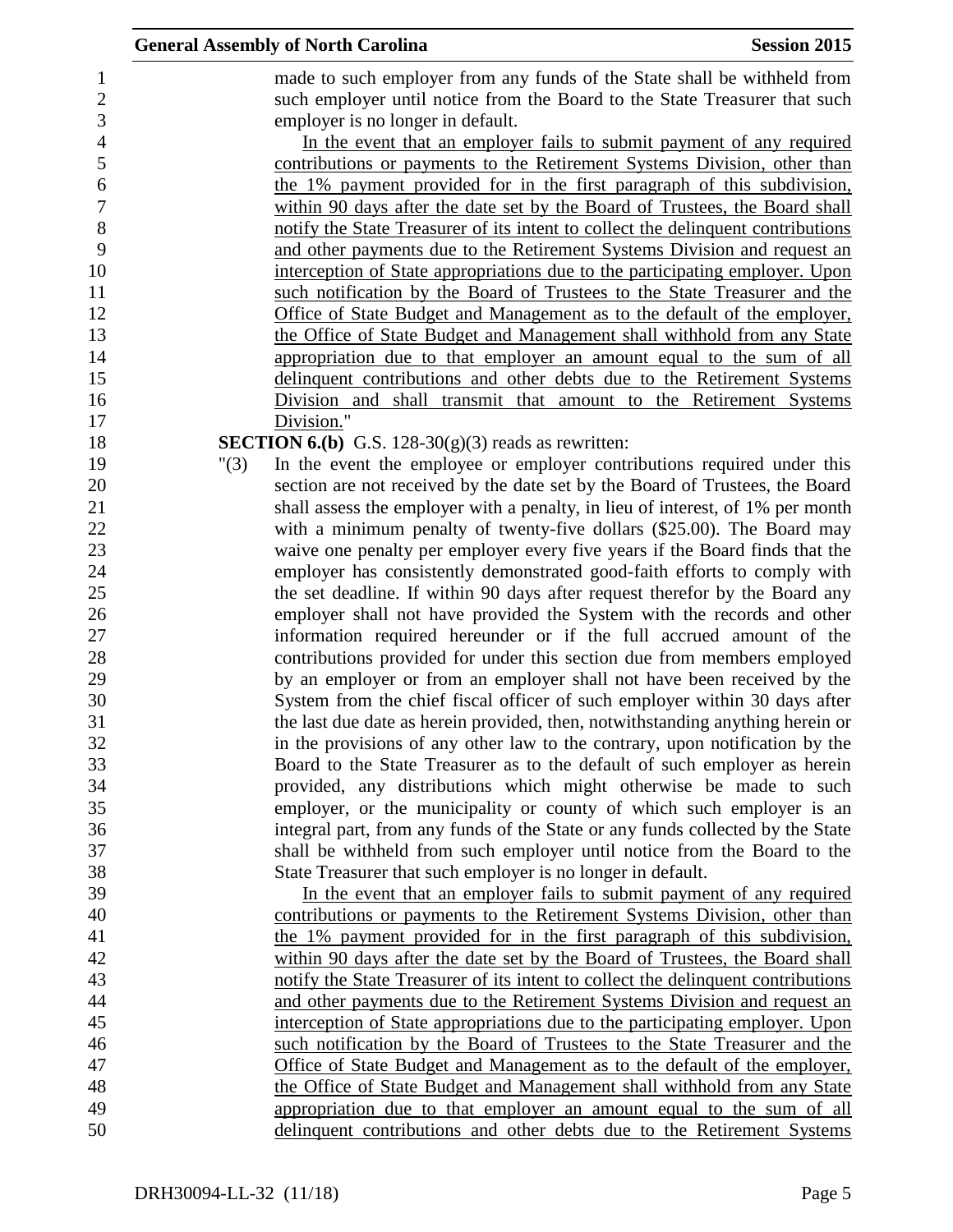|                | <b>General Assembly of North Carolina</b><br><b>Session 2015</b>                                                                                                                                     |
|----------------|------------------------------------------------------------------------------------------------------------------------------------------------------------------------------------------------------|
| 1              | Division and shall transmit that amount to the Retirement Systems                                                                                                                                    |
| $\overline{2}$ | Division."                                                                                                                                                                                           |
| 3              | <b>SECTION 6.(c)</b> G.S. 115C-438 reads as rewritten:                                                                                                                                               |
| $\overline{4}$ | "§ 115C-438. Provision for disbursement of State money.                                                                                                                                              |
| 5              | The deposit of money in the State treasury to the credit of local school administrative units                                                                                                        |
| 6              | shall be made in monthly installments, and additionally as necessary, at such time and in such a                                                                                                     |
| 7              | manner as may be most convenient for the operation of the public school system. Before an                                                                                                            |
| 8              | installment is credited, the school finance officer shall certify to the State Board of Education                                                                                                    |
| 9              | the expenditures to be made by the local school administrative unit from the State Public                                                                                                            |
| 10             | School Fund during the month. This certification shall be filed on or before the fifth day                                                                                                           |
| 11             | following the end of the month preceding the period in which the expenditures will be made.                                                                                                          |
| 12             | The State Board of Education shall determine whether the moneys requisitioned are due the                                                                                                            |
| 13             | local school administrative unit, and upon determining the amount due, shall cause the requisite                                                                                                     |
| 14             | amount to be credited to the local school administrative unit. Upon receiving notice from the                                                                                                        |
| 15             | State Treasurer of the amount placed to the credit of the local school administrative unit, the                                                                                                      |
| 16             | finance officer may issue State warrants up to the amount so certified.                                                                                                                              |
| 17<br>18       | Upon notification by the Board of Trustees of the Teachers' and State Employees'<br>Retirement System to the State Treasurer and the Office of State Budget and Management as to                     |
| 19             | the default of the local school administrative unit, the State Board of Education shall withhold                                                                                                     |
| 20             | from any State appropriation due to the local school administrative unit an amount equal to the                                                                                                      |
| 21             | sum of all delinquent contributions and payments due to the Retirement Systems Division and                                                                                                          |
| 22             | shall transmit that amount to the Retirement Systems Division.                                                                                                                                       |
| 23             | The State Board of Education may withhold money for payment of salaries for                                                                                                                          |
| 24             | administrative officers of local school administrative units if any report required to be filed                                                                                                      |
| 25             | with State school authorities is more than 30 days overdue. The State Board of Education shall                                                                                                       |
| 26             | withhold money for payment of salaries for the superintendent, finance officer, and all other                                                                                                        |
| 27             | administrative<br>officers<br>charged with providing payroll information pursuant<br>to                                                                                                              |
| 28             | G.S. 115C-12(18), if the local school administrative unit fails to provide the payroll                                                                                                               |
| 29             | information to the State Board in a timely fashion and substantially in accordance with the                                                                                                          |
| 30             | standards set by the State Board. The State Board of Education shall also withhold money used                                                                                                        |
| 31             | for payment of salaries for the superintendent, transportation director, and all other                                                                                                               |
| 32             | administrative officers or employees charged by the local board of education or the local                                                                                                            |
| 33             | superintendent with implementing the Transportation Information Management System,                                                                                                                   |
| 34<br>35       | pursuant to G.S. 115C-240(d), if the State Board finds that a local school administrative unit is<br>not progressing in good faith and is not using its best efforts to implement the Transportation |
| 36             | <b>Information Management System.</b>                                                                                                                                                                |
| 37             | Money in the State Public School Fund and State bond moneys shall be released only on                                                                                                                |
| 38             | warrants drawn on the State Treasurer, signed by such local official as may be required by the                                                                                                       |
| 39             | <b>State Board of Education."</b>                                                                                                                                                                    |
| 40             | <b>SECTION 7.</b> G.S.150B-21.3A is amended by adding a new subsection to read:                                                                                                                      |
| 41             | Rules to Protect Inchoate or Accrued Rights of Retirement Systems Members. -<br>"(e1)                                                                                                                |
| 42             | Rules deemed by the Boards of Trustees established under G.S. 128-28 and G.S. 135-6 to                                                                                                               |
| 43             | protect inchoate or accrued rights of members of the Retirement Systems administered by the                                                                                                          |
| 44             | State Treasurer shall not expire as provided by this section. The Commission shall report                                                                                                            |
| 45             | annually to the Committee on any rules that do not expire pursuant to this subsection."                                                                                                              |
| 46             | <b>SECTION 8.</b> G.S. 128-21 is amended by adding two new subdivisions to read:                                                                                                                     |
| 47             | "(10a) "Regularly employed" shall mean employment in a position requiring not                                                                                                                        |
| 48             | less than 1,000 hours of work in a calendar year, provided that the term shall                                                                                                                       |
| 49             | not include any individuals whose employment is considered "temporary                                                                                                                                |
| 50             | employment" as defined in subdivision (10b) of this section.                                                                                                                                         |
|                |                                                                                                                                                                                                      |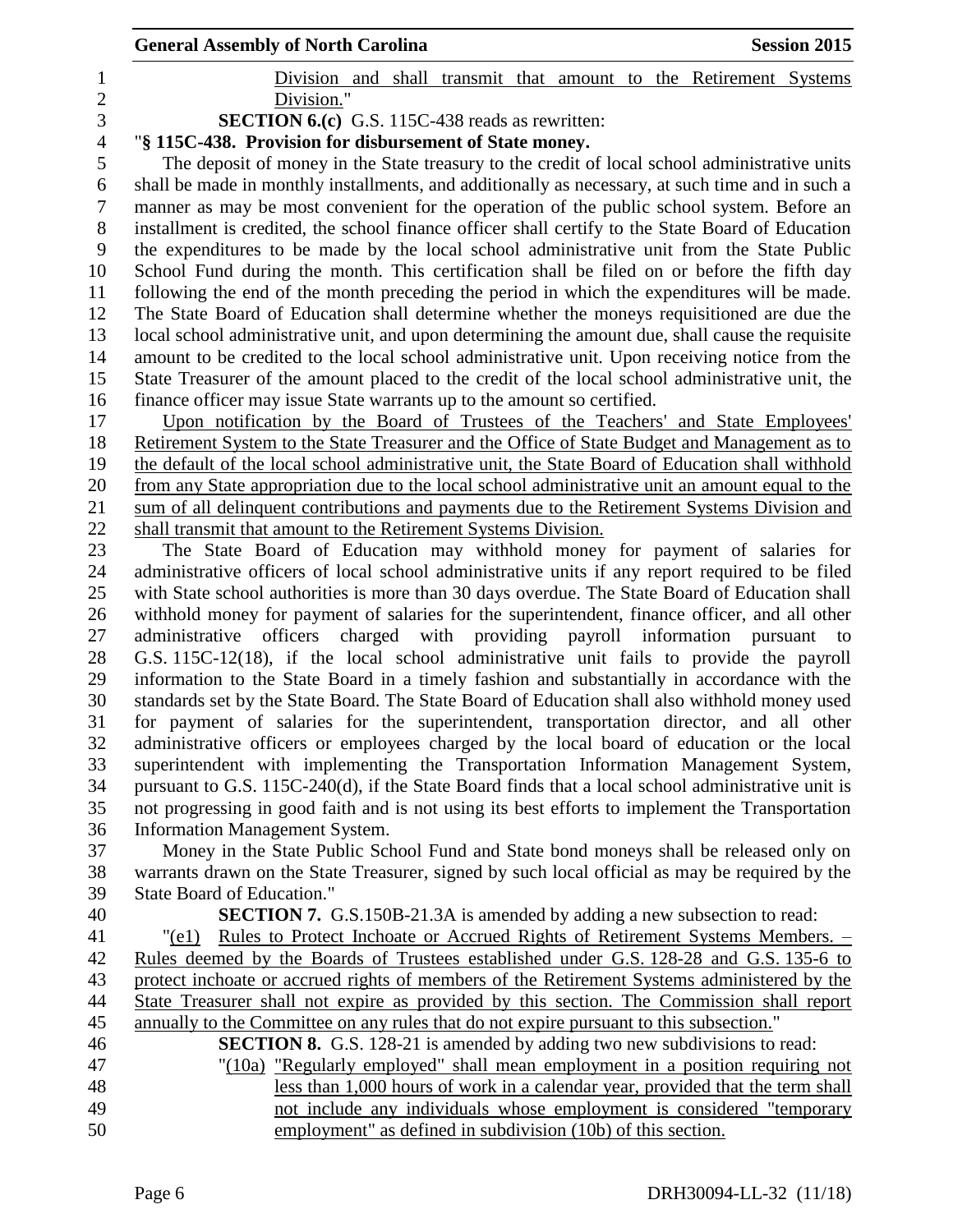|                | <b>General Assembly of North Carolina</b><br><b>Session 2015</b>                                      |
|----------------|-------------------------------------------------------------------------------------------------------|
| $\mathbf{1}$   | "(10b) "Temporary employment" shall mean employment for a limited term,                               |
| $\overline{c}$ | normally not to exceed three to six months and in no case to exceed 12                                |
| 3              | consecutive months, for an employer as defined in subdivision (11) of this                            |
| $\overline{4}$ | section. The term shall also include individuals whose employment for an                              |
| 5              | employer as defined in subdivision (11) of this section occurs as a result of                         |
| 6              | the individual's designation by the city council as an interim city manager, as                       |
| 7              | provided in G.S. 160A-150, or as a result of the individual's designation by                          |
| 8              | the board of commissioners as an interim county manager, as provided in                               |
| 9              | G.S. 153A-84."                                                                                        |
| 10             | <b>SECTION 9.(a)</b> G.S. 135-91(c) reads as rewritten:                                               |
|                | " $(c)$<br>The Department of State Treasurer and the Board of Trustees shall have full power          |
|                | and authority to adopt rules and regulations for the administration of the Plan, provided they are    |
| 13             | not inconsistent with the provisions of this Article. The Department of State Treasurer and           |
| 14             | Board of Trustees may appoint those agents, contractors, employees and committees as they             |
|                | deem advisable to carry out the terms and conditions of the Plan. In order to promote                 |
|                | achievement of long-term investment objectives and to retain key public employees with                |
|                | investment functions, the Board of Trustees shall authorize the State Treasurer to establish          |
|                | market-oriented compensation plans, including salaries and performance-related bonuses, for           |
|                | employees possessing specialized skills or knowledge necessary for the proper administration          |
|                | of the Plan, who shall be exempt from the classification and compensation rules established by        |
|                | the Office of State Human Resources. The design and administration of those compensation              |
|                | plans shall be based on compensation studies conducted by a nationally recognized firm                |
|                | specializing in public fund investment compensation. The compensation and other associated            |
|                | employee benefits shall be apportioned directly from the Plan."                                       |
|                | <b>SECTION 9.(b)</b> G.S. 126-5 is amended by adding a new subsection to read:                        |
|                | "(c13) Except as to G.S. 126-13, 126-14, 126-14.1, and the provisions of Articles 6, 7, 14,           |
|                | 15, and 16 of this Chapter, the provisions of this Chapter shall not apply to employees of the        |
|                | Department of State Treasurer possessing specialized skills or knowledge necessary for the            |
|                | proper administration of the Supplemental Retirement Plans and compensated pursuant to                |
|                | G.S. $135-91(c)$ ."                                                                                   |
|                | <b>SECTION 10.(a)</b> G.S. 135-5 is amended by adding a new subsection to read:                       |
|                | $\frac{m(n+1)}{2}$ A member who has contributions in this System and is not eligible for a retirement |
|                | benefit as set forth in G.S. 135-5(a) shall be paid his contributions in a lump sum as provided in    |
|                | G.S. 135-5(f) by April 1 of the calendar year following the later of the calendar year in which       |
|                | the member (i) attains seventy and one half-years of age or (ii) has ceased to be a teacher or        |
|                | State employee except by death. If such member fails, following reasonable notification, to           |
|                | complete a refund application by such required date, the requirement that a refund application        |
|                | be completed shall be waived and the refund shall be paid without a refund application as a           |
|                | single lump sum payment with applicable required North Carolina and federal income taxes              |
|                | withheld. For purposes of this subsection, a member shall not be considered to have ceased to         |
|                | be a teacher or state employee if the member is actively contributing to the Consolidated             |
|                | Judicial Retirement System, Local Governmental Employees' Retirement System, or                       |
|                | Legislative Retirement System. A lump sum refund shall not be paid under this subsection if           |
|                | the member is actively contributing to the Consolidated Judicial Retirement System, Local             |
|                | Governmental Employees' Retirement System, or Legislative Retirement System.                          |
|                | A member who has contributions in this System and is eligible for a retirement benefit as             |
|                | set forth in G.S. 135-5(a) shall begin to receive a monthly benefit no later than April 1 of the      |
|                | calendar year following the later of the calendar year in which the member (i) attains seventy        |
|                | and one half-years of age or (ii) has ceased to be a teacher or state employee except by death. If    |
|                | such member fails, following reasonable notification, to complete the retirement process as set       |
|                | forth under Chapter 135 of the General Statutes by such required beginning date, the                  |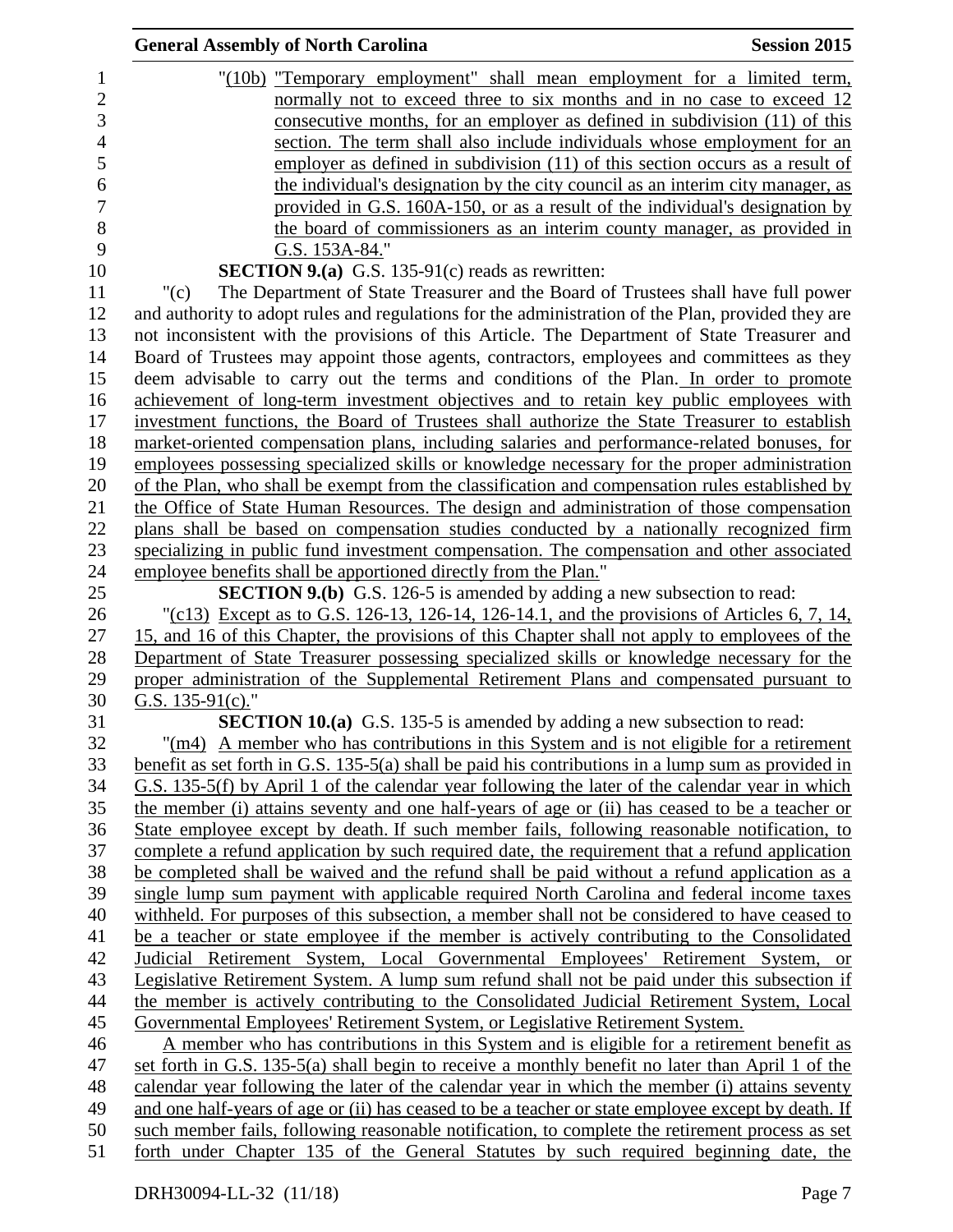requirement that a retirement application and an election of payment plan form be completed shall be waived and the retirement allowance shall be paid as a single life annuity. The single life annuity shall be calculated and processed in accordance with G.S. 135-5. For purposes of this subsection, a member shall not be considered to have ceased to be a teacher or State employee if the member is actively contributing to the Consolidated Judicial Retirement System, Local Governmental Employees' Retirement System, or Legislative Retirement System. A retirement benefit shall not be paid under this subsection if the member is actively contributing to the Consolidated Judicial Retirement System, Local Governmental Employees' Retirement System, or Legislative Retirement System." **SECTION 10.(b)** G.S. 128-27 is amended by adding a new subsection to read: "(m3) A member who has contributions in this System and is not eligible for a retirement benefit as set forth in G.S. 128-27(b21) shall be paid his contributions in a lump sum as provided in G.S. 128-27(f) by April 1 of the calendar year following the later of the calendar year in which the member (i) attains seventy and one half-years of age or (ii) has ceased to be an employee except by death. If such member fails, following reasonable notification, to complete a refund application by such required date, the requirement that a refund application be completed shall be waived and the refund shall be paid without a refund application as a single lump sum payment with applicable required North Carolina and federal income taxes withheld. For purposes of this subsection, a member shall not be considered to have ceased to be an employee if the member is actively contributing to the Teachers' and State Employees' Retirement System, Consolidated Judicial Retirement System, or Legislative Retirement System. A lump sum refund shall not be paid under this subsection if the member is actively contributing to the Teachers' and State Employees' Retirement System, Consolidated Judicial Retirement System, or Legislative Retirement System. A member who has contributions in this System and is eligible for a retirement benefit as set forth in G.S. 128-27(21) shall begin to receive a monthly benefit no later than April 1 of the calendar year following the later of the calendar year in which the member (i) attains seventy and one half-years of age or (ii) has ceased to be an employee except by death. If such member fails, following reasonable notification, to complete the retirement process as set forth under Chapter 128 of the General Statutes by such required beginning date, the requirement that a retirement application and an election of payment plan form be completed shall be waived and the retirement allowance shall be paid as a single life annuity. The single life annuity shall be calculated and processed in accordance with G.S. 128-27(b21). For purposes of this subsection, a member shall not be considered to have ceased to be an employee if the member is actively contributing to the Teachers' and State Employees' Retirement System, Consolidated Judicial Retirement System, or Legislative Retirement System. A retirement benefit shall not be paid under this subsection if the member is actively contributing to the Teachers' and State Employees' Retirement System, Consolidated Judicial Retirement System, or Legislative Retirement System." **SECTION 10.(c)** G.S. 135-74 is amended by adding a new subsection to read: "(c1) A member who has contributions in this System and is not eligible for a retirement benefit as set forth in G.S. 135-58(a6) shall be paid his contributions in a lump sum as provided in G.S. 135-62 by April 1 of the calendar year following the later of the calendar year in which the member (i) attains seventy and one half-years of age or (ii) has ceased to be a judge, district attorney, public defender, the Director of Indigent Defense Services, or clerk of superior court as provided in G.S. 135-53, except by death. If such member fails, following reasonable notification, to complete a refund application by such required date, the requirement that a refund application be completed shall be waived and the refund shall be paid without a refund application as a single lump sum payment with applicable required North Carolina and federal income taxes withheld. For purposes of this subsection, a member shall not be considered to have ceased to be a judge, district attorney, public defender, the Director of Indigent Defense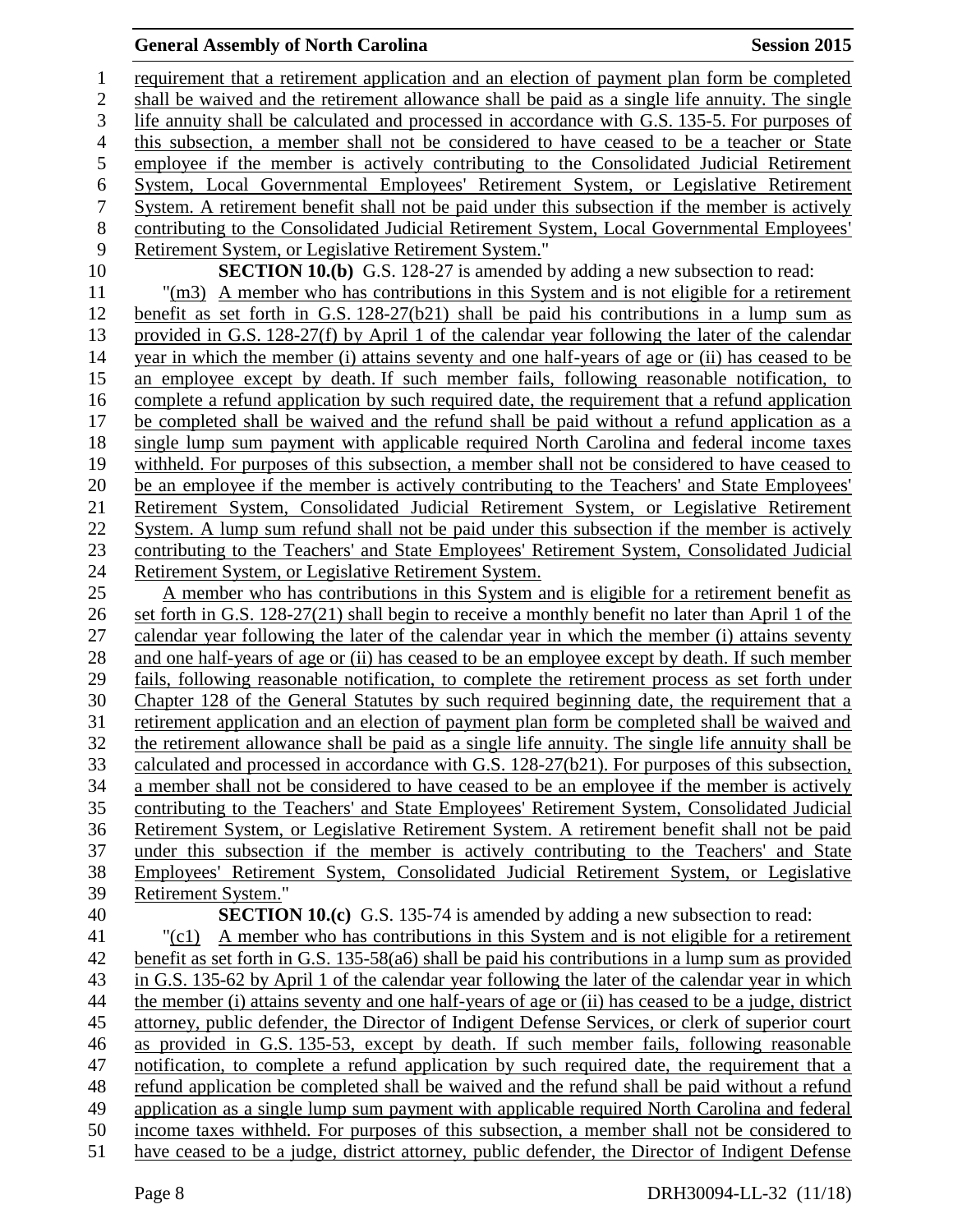Services, or clerk of superior court as provided in G.S. 135-53 if the member is actively contributing to the Teachers' and State Employees' Retirement System, Local Governmental Employees' Retirement System, or Consolidated Judicial Retirement System. A lump sum refund shall not be paid under this subsection if the member is actively contributing to the Teachers' and State Employees' Retirement System, Local Governmental Employees' 6 Retirement System, or Consolidated Judicial Retirement System.<br>
7 A member who has contributions in this System and is eligi A member who has contributions in this System and is eligible for a retirement benefit as set forth in G.S. 120-4.21 shall begin to receive a monthly benefit no later than April 1 of the calendar year following the later of the calendar year in which the member (i) attains seventy and one half-years of age or (ii) has ceased to be a judge, district attorney, public defender, the Director of Indigent Defense Services, or clerk of superior court as provided in G.S. 135-53, except by death. If such member fails, following reasonable notification, to complete the retirement process as set forth under Chapter 120 of the General Statutes by such required beginning date, the requirement that a retirement application and an election of payment plan form be completed shall be waived and the retirement allowance shall be paid as a single life annuity. The single life annuity shall be calculated and processed in accordance with G.S. 120-4.21. For purposes of this subsection, a member shall not be considered to have ceased to be a judge, district attorney, public defender, the Director of Indigent Defense 19 Services, or clerk of superior court as provided in G.S. 135-53 if the member is actively contributing to the Teachers' and State Employees' Retirement System, Local Governmental Employees' Retirement System, or Consolidated Judicial Retirement System. A retirement benefit shall not be paid under this subsection if the member is actively contributing to the Teachers' and State Employees' Retirement System, Local Governmental Employees' Retirement System, or Consolidated Judicial Retirement System." **SECTION 10.(d)** G.S. 120-4.31 is amended by adding a new subsection to read: "(c1) A member who has contributions in this System and is not eligible for a retirement benefit as set forth in G.S. 120-4.21 shall be paid his contributions in a lump sum as provided in G.S. 120-4.25 by April 1 of the calendar year following the later of the calendar year in which the member (i) attains seventy and one half-years of age or (ii) has ceased to be a member of the General Assembly, except by death. If such member fails, following reasonable notification, to complete a refund application by such required date, the requirement that a refund application be completed shall be waived and the refund shall be paid without a refund application as a single lump sum payment with applicable required North Carolina and federal income taxes withheld. For purposes of this subsection, a member shall not be considered to have ceased to be a member of the General Assembly if the member is actively contributing to the Teachers' and State Employees' Retirement System, Local Governmental Employees' Retirement System, or Consolidated Judicial Retirement System. A lump sum refund shall not be paid under this subsection if the member is actively contributing to the Teachers' and State Employees' Retirement System, Local Governmental Employees' Retirement System, or Consolidated Judicial Retirement System. A member who has contributions in this System and is eligible for a retirement benefit as set forth in G.S. 120-4.21 shall begin to receive a monthly benefit no later than April 1 of the calendar year following the later of the calendar year in which the member (i) attains seventy and one half-years of age or (ii) has ceased to be a member of the General Assembly, except by death. If such member fails, following reasonable notification, to complete the retirement process as set forth under Chapter 120 of the General Statutes by such required beginning date, the requirement that a retirement application and an election of payment plan form be completed shall be waived and the retirement allowance shall be paid as a single life annuity. The single life annuity shall be calculated and processed in accordance with G.S. 120-4.21. For purposes of this subsection, a member shall not be considered to have ceased to be a member of the General Assembly if the member is actively contributing to the Teachers' and State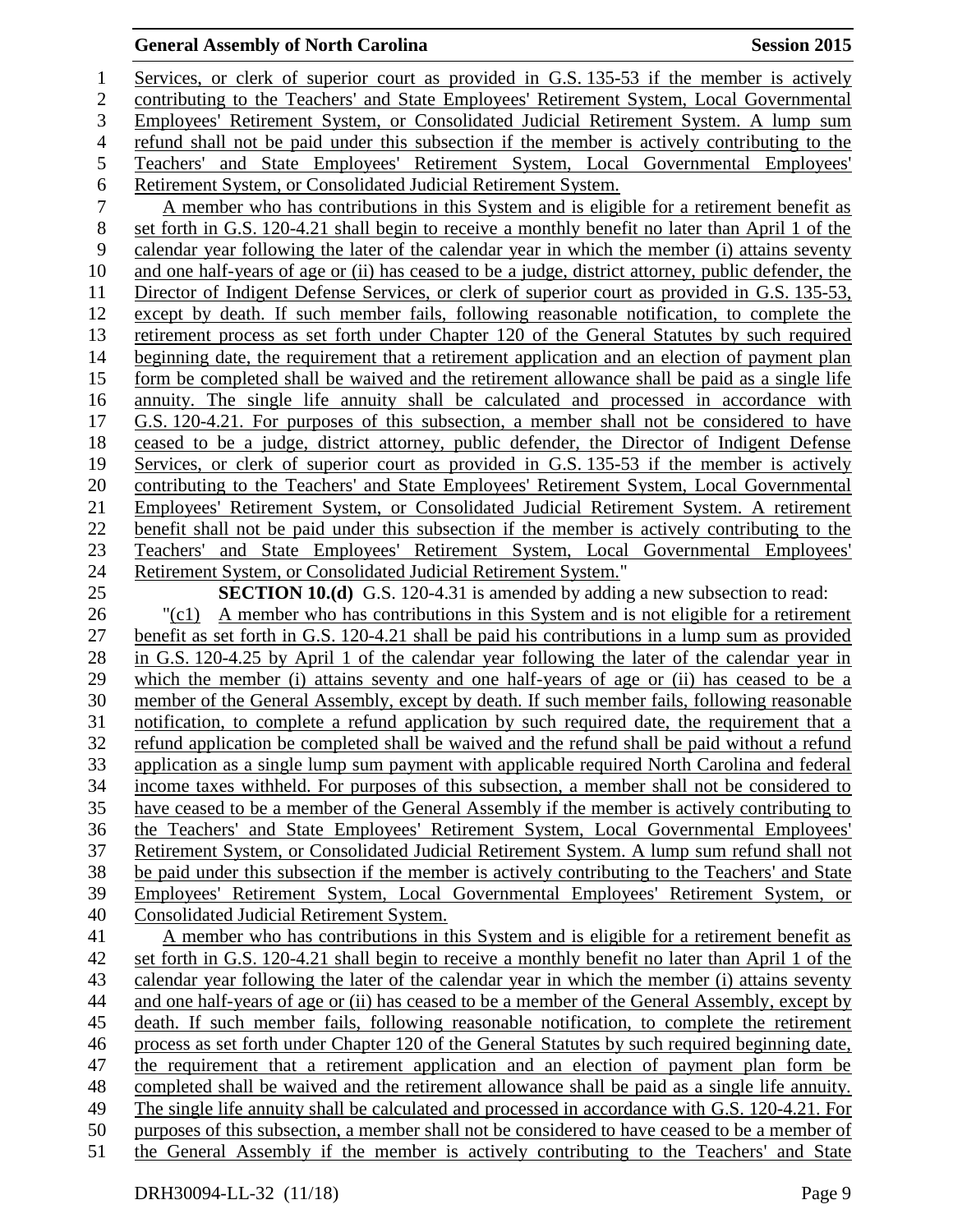| <b>General Assembly of North Carolina</b><br><b>Session 2015</b>                                                                                                                                                                                                                                                                                                                                  |  |  |
|---------------------------------------------------------------------------------------------------------------------------------------------------------------------------------------------------------------------------------------------------------------------------------------------------------------------------------------------------------------------------------------------------|--|--|
| Employees' Retirement System, Local Governmental Employees' Retirement System, or                                                                                                                                                                                                                                                                                                                 |  |  |
| Consolidated Judicial Retirement System. A retirement benefit shall not be paid under this                                                                                                                                                                                                                                                                                                        |  |  |
| subsection if the member is actively contributing to the Teachers' and State Employees'                                                                                                                                                                                                                                                                                                           |  |  |
| Retirement System, Local Governmental Employees' Retirement System, or Consolidated                                                                                                                                                                                                                                                                                                               |  |  |
| Judicial Retirement System."                                                                                                                                                                                                                                                                                                                                                                      |  |  |
| <b>SECTION 11.(a)</b> G.S. 135-5(l) reads as rewritten:                                                                                                                                                                                                                                                                                                                                           |  |  |
| Death Benefit Plan. - There is hereby created a Group Life Insurance Plan<br>$^{\prime\prime}(1)$                                                                                                                                                                                                                                                                                                 |  |  |
| (hereinafter called the "Plan") which is established as an employee welfare benefit plan that is<br>separate and apart from the Retirement System and under which the members of the Retirement<br>System shall participate and be eligible for group life insurance benefits. Upon receipt of proof,<br>satisfactory to the Board of Trustees in their capacity as trustees under the Group Life |  |  |
| Insurance Plan, of the death, in service, of a member who had completed at least one full                                                                                                                                                                                                                                                                                                         |  |  |
| calendar year of membership in the Retirement System, there shall be paid to such person as he                                                                                                                                                                                                                                                                                                    |  |  |
| shall have nominated by electronic submission prior to completing 10 years of service in a form                                                                                                                                                                                                                                                                                                   |  |  |
| approved by the Board of Trustees or by written designation duly acknowledged and filed with                                                                                                                                                                                                                                                                                                      |  |  |
| the Board of Trustees, if such person is living at the time of the member's death, otherwise to                                                                                                                                                                                                                                                                                                   |  |  |
| the member's legal representatives, a death benefit. Such death benefit shall be equal to the                                                                                                                                                                                                                                                                                                     |  |  |
| greater of:                                                                                                                                                                                                                                                                                                                                                                                       |  |  |
| The compensation on which contributions were made by the member during<br>$\bigoplus$                                                                                                                                                                                                                                                                                                             |  |  |
| the calendar year preceding the year in which his death occurs, or                                                                                                                                                                                                                                                                                                                                |  |  |
| The greatest compensation on which contributions were made by the<br>(2)                                                                                                                                                                                                                                                                                                                          |  |  |
| member during a 12-month period of service within the 24-month period of                                                                                                                                                                                                                                                                                                                          |  |  |
| service ending on the last day of the month preceding the month in which his                                                                                                                                                                                                                                                                                                                      |  |  |
| last day of actual service occurs;                                                                                                                                                                                                                                                                                                                                                                |  |  |
| (4) Repealed by Session Laws 1983 (Regular Session, 1984), c. 1049, s. 2.<br>(3),                                                                                                                                                                                                                                                                                                                 |  |  |
| subject to a minimum of twenty five thousand dollars (\$25,000) and to a maximum of fifty                                                                                                                                                                                                                                                                                                         |  |  |
| thousand dollars (\$50,000). Such death benefit shall be payable apart and separate from the                                                                                                                                                                                                                                                                                                      |  |  |
| payment of the member's accumulated contributions under the System on his death pursuant to                                                                                                                                                                                                                                                                                                       |  |  |
| the provisions of subsection (f) of this section. For the purpose of the Plan, a member shall be                                                                                                                                                                                                                                                                                                  |  |  |
| deemed to be in service at the date of his death if his death occurs within 180 days from the last                                                                                                                                                                                                                                                                                                |  |  |
| day of his actual service.                                                                                                                                                                                                                                                                                                                                                                        |  |  |
| The death benefit provided in this subsection (1) shall not be payable, notwithstanding the                                                                                                                                                                                                                                                                                                       |  |  |
| member's compliance with all the conditions set forth in the preceding paragraph, if his death                                                                                                                                                                                                                                                                                                    |  |  |
| occurs                                                                                                                                                                                                                                                                                                                                                                                            |  |  |
| (1)<br>After December 31, 1968 and after he has attained age 70; or                                                                                                                                                                                                                                                                                                                               |  |  |
| (2)<br>After December 31, 1969 and after he has attained age 69; or<br>After December 31, 1970 and after he has attained age 68; or                                                                                                                                                                                                                                                               |  |  |
| (3)<br>After December 31, 1971 and after he has attained age 67; or<br>(4)                                                                                                                                                                                                                                                                                                                        |  |  |
| After December 31, 1972 and after he has attained age 66; or<br>(5)                                                                                                                                                                                                                                                                                                                               |  |  |
| (6)<br>After December 31, 1973 and after he has attained age 65; or                                                                                                                                                                                                                                                                                                                               |  |  |
| After December 31, 1978, but before January 1, 1987, and after he has<br>(7)                                                                                                                                                                                                                                                                                                                      |  |  |
| attained age 70.                                                                                                                                                                                                                                                                                                                                                                                  |  |  |
| Notwithstanding the above provisions, the death benefit shall be payable on account of the                                                                                                                                                                                                                                                                                                        |  |  |
| death of any member who died or dies on or after January 1, 1974, but before January 1, 1979,                                                                                                                                                                                                                                                                                                     |  |  |
| after attaining age 65, if he or she had not yet attained age 65, if he or she had not yet attained                                                                                                                                                                                                                                                                                               |  |  |
| age 66, was at the time of death completing the work year for those individuals under specific                                                                                                                                                                                                                                                                                                    |  |  |
| contract, or during the fiscal year for those individuals not under specific contract, in which he                                                                                                                                                                                                                                                                                                |  |  |
| or she attained 65, and otherwise met all conditions for payment of the death benefit.                                                                                                                                                                                                                                                                                                            |  |  |
| Notwithstanding the above provisions, the Board of Trustees may and is specifically                                                                                                                                                                                                                                                                                                               |  |  |
| authorized to provide the death benefit according to the terms and conditions otherwise                                                                                                                                                                                                                                                                                                           |  |  |
| appearing in this Plan in the form of group life insurance, either (i) by purchasing a contract or                                                                                                                                                                                                                                                                                                |  |  |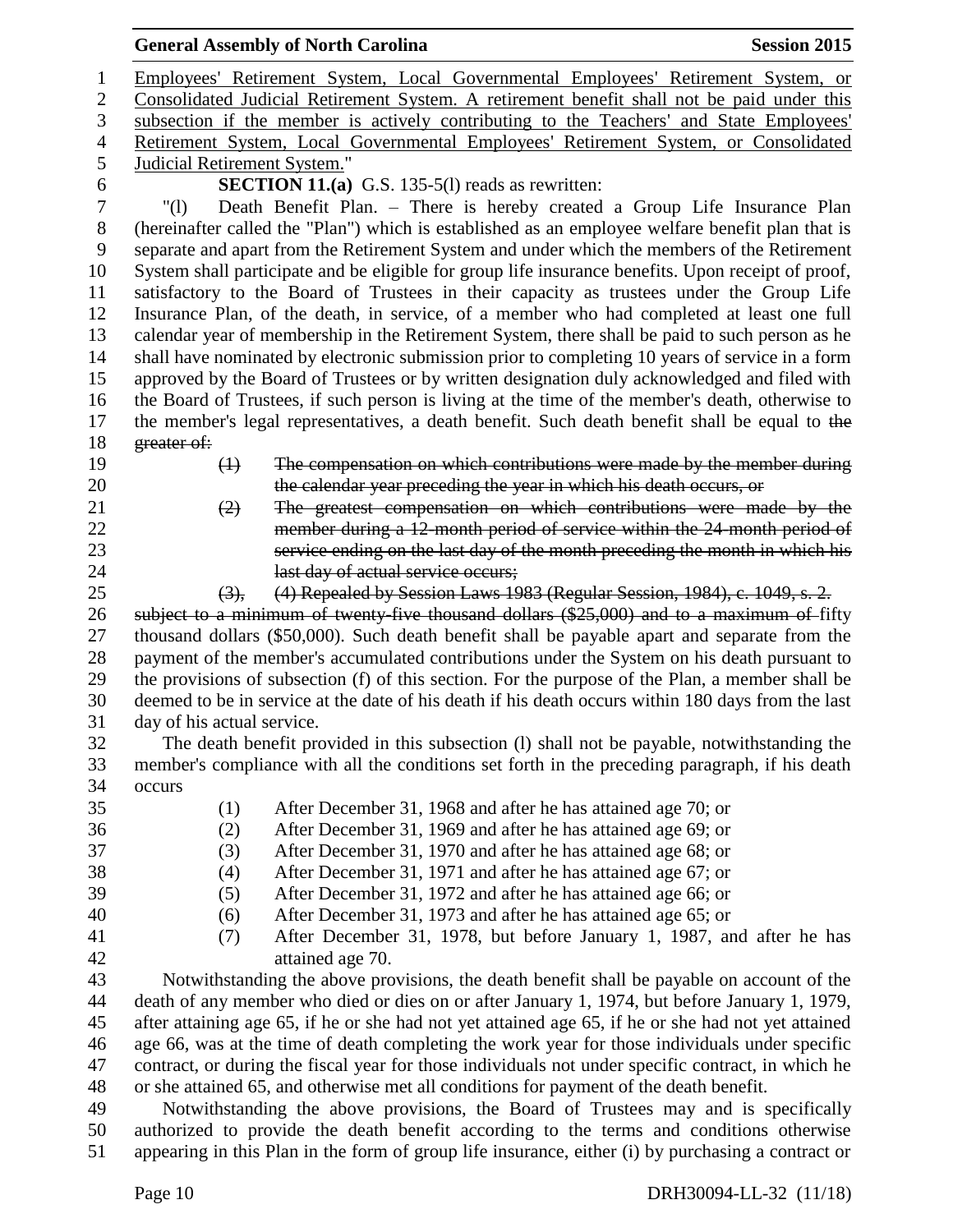contracts of group life insurance with any life insurance company or companies licensed and authorized to transact business in this State for the purpose of insuring the lives of members in 3 service, or (ii) by establishing a separate trust fund qualified under Section  $501(c)(9)$  of the Internal Revenue Code of 1954, as amended, for such purpose. To that end the Board of Trustees is authorized, empowered and directed to investigate the desirability of utilizing group life insurance by either of the foregoing methods for the purpose of providing the death benefit. If a separate trust fund is established, it shall be operated in accordance with rules and regulations adopted by the Board of Trustees and all investment earnings on the trust fund shall be credited to such fund. In administration of the death benefit the following shall apply: (1) For the purpose of determining eligibility only, in this subsection "calendar year" shall mean any period of 12 consecutive months or, if less, the period covered by an annual contract of employment. For all other purposes in this subsection "calendar year" shall mean the 12 months beginning January 1 and ending December 31. (2) Last day of actual service shall be: a. When employment has been terminated, the last day the member 18 actually worked. b. When employment has not been terminated, the date on which an absent member's sick and annual leave expire, unless he is on approved leave of absence and is in service under the provisions of G.S. 135-4(h). c. When a participant's employment is interrupted by reason of service 24 in the Uniformed Services, as that term is defined in section 4303(16) of the Uniformed Services Employment and Reemployment Rights Act, Public Law 103-353, and the participant does not return immediately after that service to employment with a covered employer in this System, the date on which the participant was first eligible to be separated or released from his or her involuntary military service. (3) For a period when a member is on leave of absence, his status with respect to the death benefit will be determined by the provisions of G.S. 135-4(h). (4) A member on leave of absence from his position as a teacher or State employee for the purpose of serving as a member or officer of the General Assembly shall be deemed to be in service during sessions of the General Assembly and thereby covered by the provisions of the death benefit. The amount of the death benefit for such member shall be the equivalent of the salary to which the member would have been entitled as a teacher or State employee during the 12-month period immediately prior to the month in which death occurred, not to be less than twenty-five thousand dollars 41 (\$25,000) nor to exceed fifty thousand dollars (\$50,000). The provisions of the Retirement System pertaining to Administration, G.S. 135-6, and management of funds, G.S. 135-7, are hereby made applicable to the Plan. A member who is a beneficiary of the Disability Income Plan provided for in Article 6 of this Chapter, or a member who is in receipt of Workers' Compensation during the period for which he or she would have otherwise been eligible to receive short-term benefits or extended short-term benefits as provided in G.S. 135-105 and dies on or after 181 days from the last day of his or her actual service but prior to the date the benefits as provided in G.S. 135-105 would have ended, shall be eligible for group life insurance benefits as provided in this subsection, notwithstanding that the member is no longer an employee or teacher or that the member's death occurs after the eligibility period after active service. The basis of the death benefit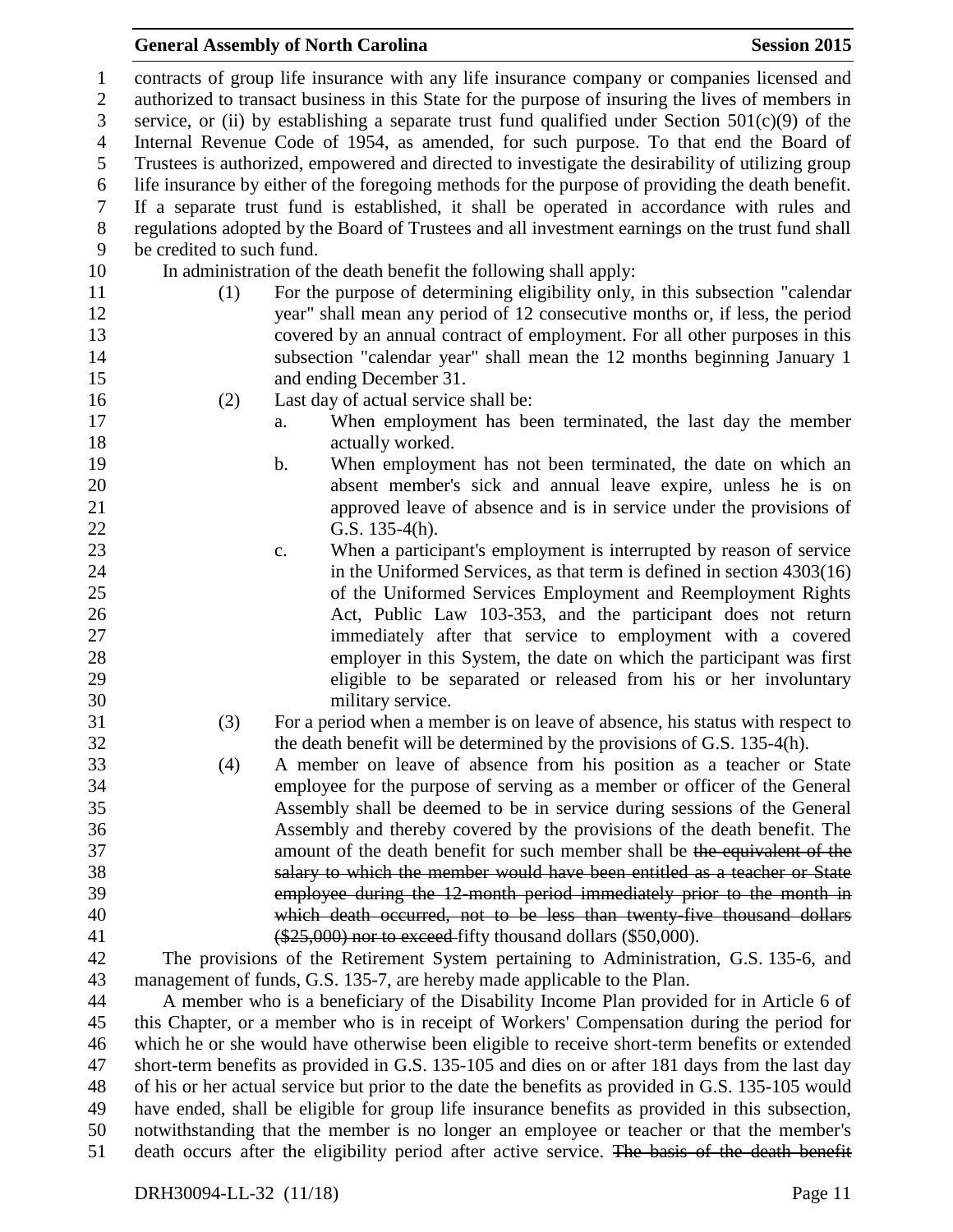payable hereunder shall be the higher of the death benefit computed as above or a death benefit

based on compensation used in computing the benefit payable under G.S. 135-105 and

G.S. 135-106, as may be adjusted for percentage post-disability increases, all subject to the

4 maximum dollar limitation as provided above. The amount of the death benefit for that member

shall be fifty thousand dollars (\$50,000). A member in receipt of benefits from the Disability

 Income Plan under the provisions of G.S. 135-112 whose right to a benefit accrued under the former Disability Salary Continuation Plan shall not be covered under the provisions of this paragraph.

 Upon receipt of proof, satisfactory to the Board of Trustees in its capacity under this subsection, of the death of a retired member of the Retirement System on or after July 1, 1988, but before January 1, 1999, there shall be paid a death benefit to the surviving spouse of the deceased retired member or to the deceased retired member's legal representative if not survived by a spouse; provided the retired member has elected, when first eligible, to make, and has continuously made, in advance of his death required contributions as determined by the Board of Trustees on a fully contributory basis, through retirement allowance deductions or other methods adopted by the Board of Trustees, to a group death benefit trust fund administered by the Board of Trustees separate and apart from the Retirement System's Annuity Savings Fund and Pension Accumulation Fund. This death benefit shall be a lump-sum payment in the amount of five thousand dollars (\$5,000) upon the completion of twenty-four months of contributions required under this subsection. Should death occur before the completion of twenty-four months of contributions required under this subsection, the deceased retired member's surviving spouse or legal representative if not survived by a spouse shall be paid the sum of the retired member's contributions required by this subsection plus interest to be determined by the Board of Trustees.

 Upon receipt of proof, satisfactory to the Board of Trustees in its capacity under this subsection, of the death of a retired member of the Retirement System on or after January 1, 1999, but before July 1, 2004, there shall be paid a death benefit to the surviving spouse of the deceased retired member or to the deceased retired member's legal representative if not survived by a spouse; provided the retired member has elected, when first eligible, to make, and has continuously made, in advance of his death required contributions as determined by the Board of Trustees on a fully contributory basis, through retirement allowance deductions or other methods adopted by the Board of Trustees, to a group death benefit trust fund administered by the Board of Trustees separate and apart from the Retirement System's Annuity Savings Fund and Pension Accumulation Fund. This death benefit shall be a lump-sum payment in the amount of six thousand dollars (\$6,000) upon the completion of 24 months of contributions required under this subsection. Should death occur before the completion of 24 months of contributions required under this subsection, the deceased retired member's surviving spouse or legal representative if not survived by a spouse shall be paid the sum of the retired member's contributions required by this subsection plus interest to be determined by the Board of Trustees.

 Upon receipt of proof, satisfactory to the Board of Trustees in its capacity under this subsection, of the death of a retired member of the Retirement System on or after July 1, 2004, but before July 1, 2007, there shall be paid a death benefit to the surviving spouse of the deceased retired member or to the deceased retired member's legal representative if not survived by a spouse; provided the retired member has elected, when first eligible, to make, and has continuously made, in advance of his death required contributions as determined by the Board of Trustees on a fully contributory basis, through retirement allowance deductions or other methods adopted by the Board of Trustees, to a group death benefit trust fund administered by the Board of Trustees Fund and Pension Accumulation Fund. This death benefit shall be a lump-sum payment in the amount of nine thousand dollars (\$9,000) upon the completion of 24 months of contributions required under this subsection. Should death occur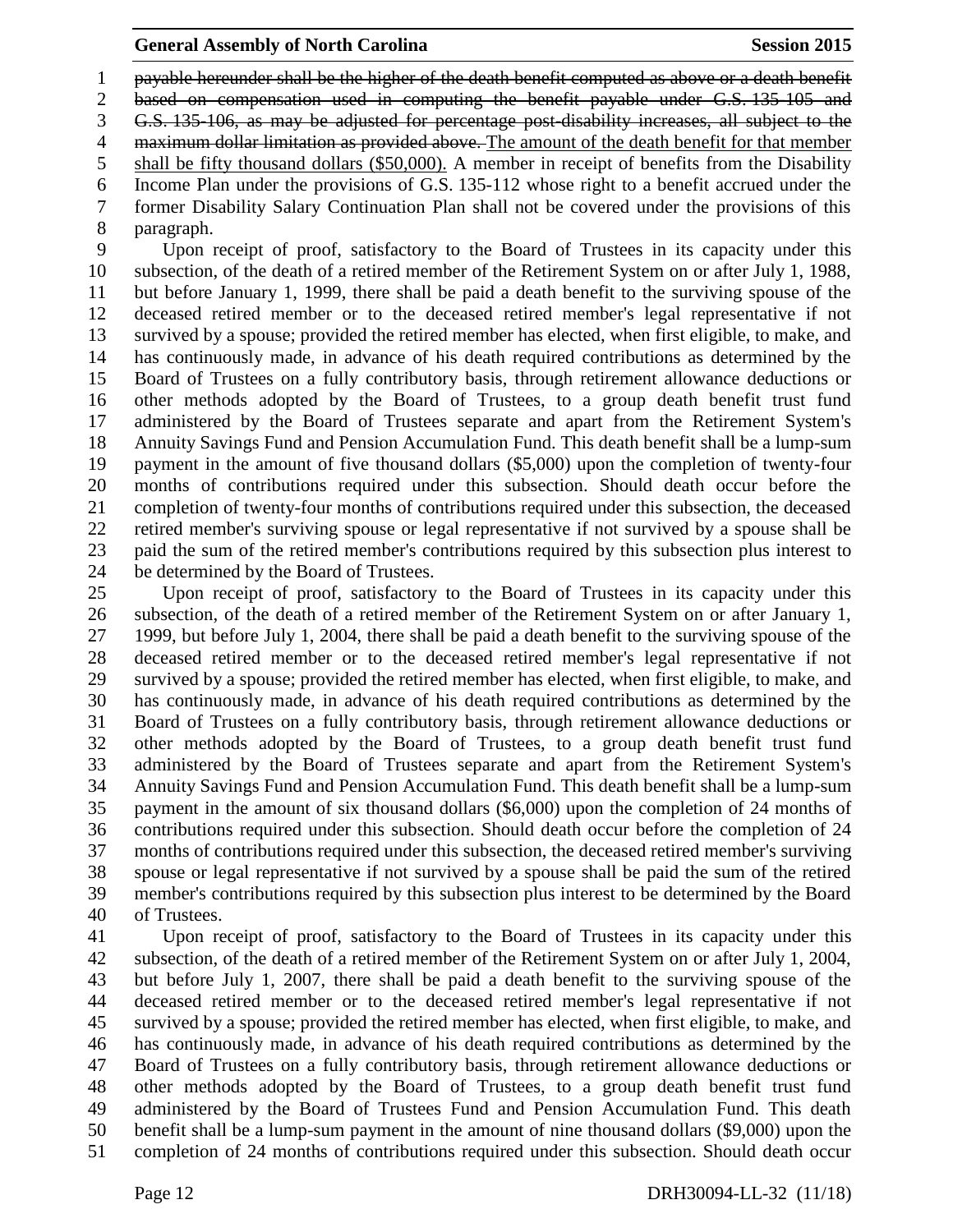before the completion of 24 months of contributions required under this subsection, the deceased retired member's surviving spouse or legal representative if not survived by a spouse shall be paid the sum of the retired member's contributions required by this subsection plus interest to be determined by the Board of Trustees.

 Upon receipt of proof, satisfactory to the Board of Trustees in its capacity under this 6 subsection, of the death of a retired member of the Retirement System on or after July 1, 2007,<br>7 but before January 1, 2015, there shall be paid a death benefit to the surviving spouse of the but before January 1, 2015, there shall be paid a death benefit to the surviving spouse of the deceased retired member or to the deceased retired member's legal representative if not survived by a spouse; provided the retired member has elected, when first eligible, to make, and has continuously made, in advance of his death required contributions as determined by the Board of Trustees on a fully contributory basis, through retirement allowance deductions or other methods adopted by the Board of Trustees, to a group death benefit trust fund administered by the Board of Trustees Fund and Pension Accumulation Fund. This death benefit shall be a lump-sum payment in the amount of ten thousand dollars (\$10,000) upon the completion of 24 months of contributions required under this subsection. Should death occur before the completion of 24 months of contributions required under this subsection, the deceased retired member's surviving spouse or legal representative if not survived by a spouse shall be paid the sum of the retired member's contributions required by this subsection plus interest to be determined by the Board of Trustees.

 Upon receipt of proof, satisfactory to the Board of Trustees in its capacity under this subsection, of the death of a retired member of the Retirement System on or after January 1, 22 2015, there shall be paid a death benefit to the person or persons designated by the member or, if the member has not designated a beneficiary, to the surviving spouse of the deceased retired member or, if not survived by a designated beneficiary or spouse, to the deceased retired member's legal representative; provided the retired member has elected, when first eligible, to make, and has continuously made, in advance of his death required contributions as determined by the Board of Trustees on a fully contributory basis, through retirement allowance deductions or other methods adopted by the Board of Trustees, to a group death benefit trust fund administered by the Board of Trustees Fund and Pension Accumulation Fund. This death benefit shall be a lump-sum payment in the amount of ten thousand dollars (\$10,000) upon the completion of 24 months of contributions required under this subsection. Should death occur before the completion of 24 months of contributions required under this subsection, the deceased retired member's designated beneficiary or beneficiaries, or surviving spouse if there is no surviving beneficiary, or legal representative if not survived by a designated beneficiary or spouse, shall be paid the sum of the retired member's contributions required by this subsection plus interest to be determined by the Board of Trustees."

**SECTION 11.(b)** G.S. 128-27(l) reads as rewritten:

 "(l) Death Benefit Plan. – The provisions of this subsection shall become effective for any employer only after an agreement to that effect has been executed by the employer and the Director of the Retirement System. There is hereby created a Group Life Insurance Plan (hereinafter called the "Plan") which is established as an employee welfare benefit plan that is separate and apart from the Retirement System and under which the members of the Retirement System shall participate and be eligible for group life insurance benefits. Upon receipt of proof, satisfactory to the Board of Trustees in their capacity as trustees under the Group Life Insurance Plan, of the death, in service, of a member who had completed at least one full calendar year of membership in the Retirement System, there shall be paid to such person as he shall have nominated by electronic submission prior to completing 10 years of service in a form approved by the Board of Trustees or by written designation duly acknowledged and filed with the Board of Trustees, if such person is living at the time of the member's death, otherwise to the member's legal representatives, a death benefit. Such death benefit shall be equal to the greater of: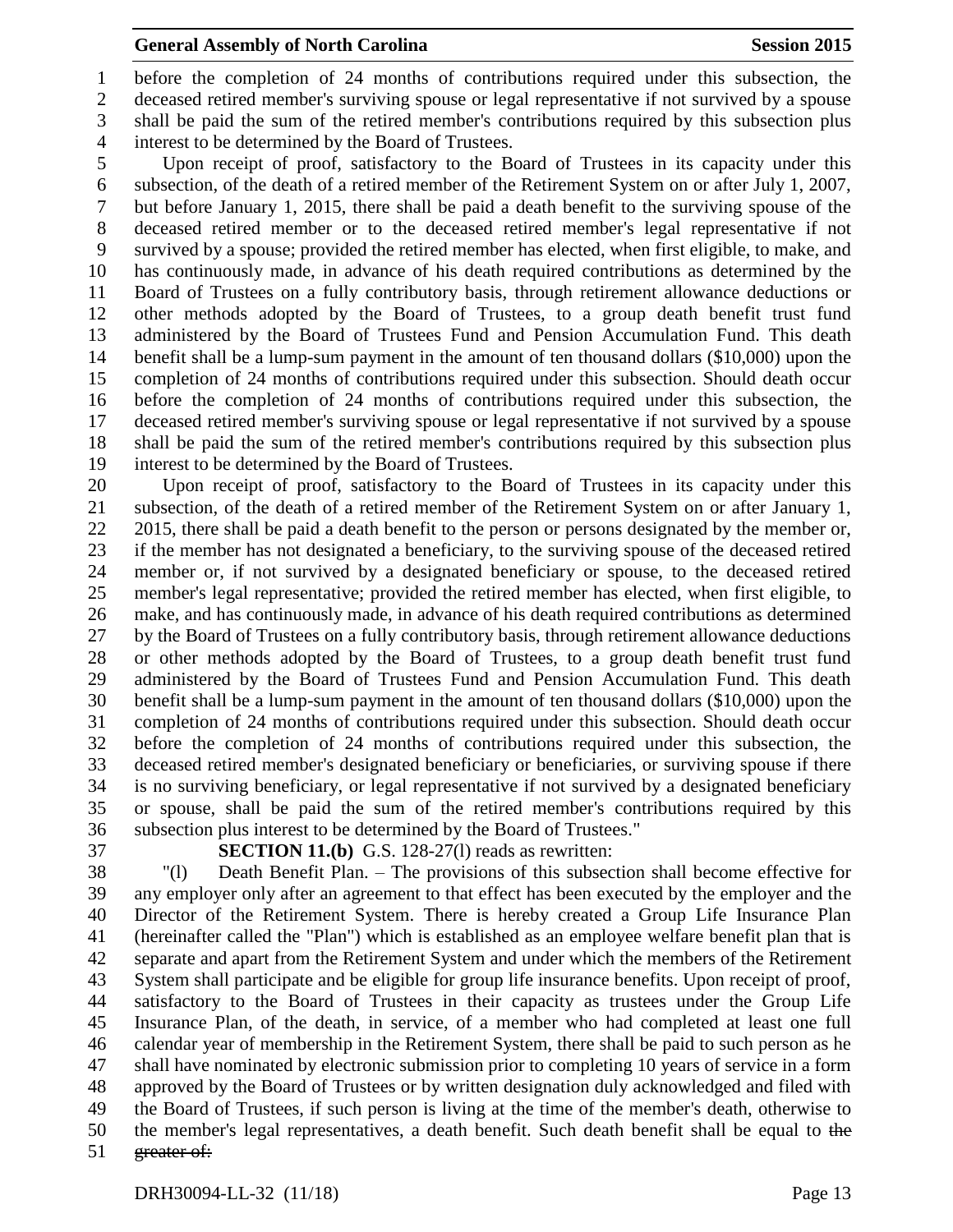|                  | <b>General Assembly of North Carolina</b>                                                                                                                                                            | <b>Session 2015</b> |
|------------------|------------------------------------------------------------------------------------------------------------------------------------------------------------------------------------------------------|---------------------|
| 1                | The compensation on which contributions were made by the member during<br>$\bigoplus$                                                                                                                |                     |
| $\overline{c}$   | the calendar year preceding the year in which his death occurs, or                                                                                                                                   |                     |
| 3                | The greatest compensation on which contributions were made by the<br>(2)                                                                                                                             |                     |
| 4                | member during a 12-month period of service within the 24-month period of                                                                                                                             |                     |
| 5                | service ending on the last day of the month preceding the month in which his                                                                                                                         |                     |
| 6                | last day of actual service occurs;                                                                                                                                                                   |                     |
| $\boldsymbol{7}$ | Repealed by Session Laws 1983 (Regular Session, 1984), c. 1049, s. 2;<br>$\left(3\right)$                                                                                                            |                     |
| $8\,$            | subject to a minimum of twenty-five thousand dollars (\$25,000) and a maximum of fifty                                                                                                               |                     |
| 9                | thousand dollars (\$50,000). Such death benefit shall be payable apart and separate from the                                                                                                         |                     |
| 10               | payment of the member's accumulated contributions under the System on his death pursuant to                                                                                                          |                     |
| 11               | the provisions of subsection (f) of this section. For the purpose of the Plan, a member shall be                                                                                                     |                     |
| 12               | deemed to be in service at the date of his death if his death occurs within 180 days from the last                                                                                                   |                     |
| 13               | day of his actual service.                                                                                                                                                                           |                     |
| 14               | The death benefit provided in this subsection shall not be payable, notwithstanding the                                                                                                              |                     |
| 15               | member's compliance with all the conditions set forth in the preceding paragraph, if his death                                                                                                       |                     |
| 16               | occurs                                                                                                                                                                                               |                     |
| 17               | After June 30, 1969 and after he has attained age 70; or<br>(1)                                                                                                                                      |                     |
| 18               | After December 31, 1969 and after he has attained age 69; or<br>(2)                                                                                                                                  |                     |
| 19               | After December 31, 1970 and after he has attained age 68; or<br>(3)                                                                                                                                  |                     |
| 20               | After December 31, 1971 and after he has attained age 67; or<br>(4)                                                                                                                                  |                     |
| 21               | (5)<br>After December 31, 1972 and after he has attained age 66; or                                                                                                                                  |                     |
| 22               | After December 31, 1973 and after he has attained age 65; or<br>(6)                                                                                                                                  |                     |
| 23               | After December 31, 1978, but before January 1, 1987, and after he has<br>(7)                                                                                                                         |                     |
| 24               | attained age 70.                                                                                                                                                                                     |                     |
| 25               | Notwithstanding the above provisions, the death benefit shall be payable on account of the                                                                                                           |                     |
| 26               | death of any member who died or dies on or after January 1, 1974, but before January 1, 1979,                                                                                                        |                     |
| 27               | after attaining age 65, if he or she had not yet attained age 65, if he or she had not yet attained                                                                                                  |                     |
| 28<br>29         | age 66, was at the time of death completing the work year for those individuals under specific<br>contract, or during the fiscal year for those individuals not under specific contract, in which he |                     |
| 30               | or she attained age 65, and otherwise met all conditions for payment of the death benefit.                                                                                                           |                     |
| 31               | Notwithstanding the above provisions, the Board of Trustees may and is specifically                                                                                                                  |                     |
| 32               | authorized to provide the death benefit according to the terms and conditions otherwise                                                                                                              |                     |
| 33               | appearing in this Plan in the form of group life insurance, either (i) by purchasing a contract or                                                                                                   |                     |
| 34               | contracts of group life insurance with any life insurance company or companies licensed and                                                                                                          |                     |
| 35               | authorized to transact business in this State for the purpose of insuring the lives of members in                                                                                                    |                     |
| 36               | service, or (ii) by establishing a separate trust fund qualified under section $501(c)(9)$ of the                                                                                                    |                     |
| 37               | Internal Revenue Code of 1954, as amended, for such purpose. To that end the Board of                                                                                                                |                     |
| 38               | Trustees is authorized, empowered and directed to investigate the desirability of utilizing group                                                                                                    |                     |
| 39               | life insurance by either of the foregoing methods for the purpose of providing the death benefit.                                                                                                    |                     |
| 40               | If a separate trust fund is established, it shall be operated in accordance with rules and                                                                                                           |                     |
| 41               | regulations adopted by the Board of Trustees and all investment earnings on the trust fund shall                                                                                                     |                     |
| 42               | be credited to such fund.                                                                                                                                                                            |                     |
| 43               | In administration of the death benefit the following shall apply:                                                                                                                                    |                     |
| 44               | For the purpose of determining eligibility only, in this subsection "calendar<br>(1)                                                                                                                 |                     |
| 45               | year" shall mean any period of 12 consecutive months. For all other                                                                                                                                  |                     |
| 46               | purposes in this subsection "calendar year" shall mean the 12 months                                                                                                                                 |                     |
| 47               | beginning January 1 and ending December 31.                                                                                                                                                          |                     |
| 48               | Last day of actual service shall be:<br>(2)                                                                                                                                                          |                     |
| 49               | When employment has been terminated, the last day the member<br>a.                                                                                                                                   |                     |
| 50               | actually worked.                                                                                                                                                                                     |                     |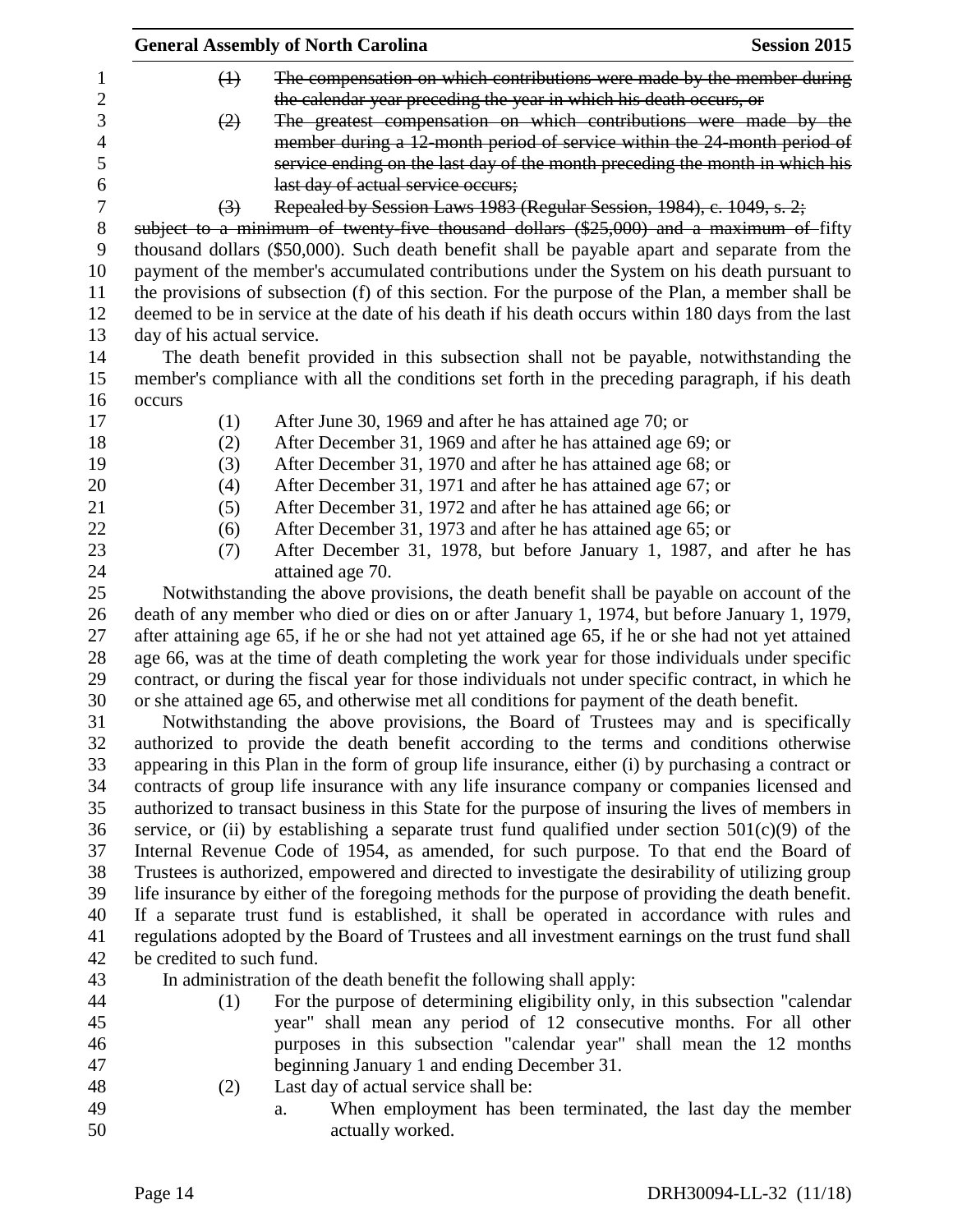| <b>General Assembly of North Carolina</b> |                                                                            | <b>Session 2015</b>                                                                    |
|-------------------------------------------|----------------------------------------------------------------------------|----------------------------------------------------------------------------------------|
| $\mathbf b$ .                             |                                                                            | When employment has not been terminated, the date on which an                          |
|                                           | absent member's sick and annual leave expire.                              |                                                                                        |
| c.                                        |                                                                            | When a participant's employment is interrupted by reason of service                    |
|                                           |                                                                            | in the Uniformed Services, as that term is defined in section $4303(16)$               |
|                                           |                                                                            | of the Uniformed Services Employment and Reemployment Rights                           |
|                                           |                                                                            | Act, Public Law 103-353, and the participant does not return                           |
|                                           |                                                                            | immediately after that service to employment with a covered                            |
|                                           |                                                                            | employer in this System, the date on which the participant was first                   |
|                                           |                                                                            | eligible to be separated or released from his or her involuntary                       |
|                                           | military service.                                                          |                                                                                        |
| (3)                                       |                                                                            | For a period when a member is on leave of absence, his status with respect to          |
|                                           |                                                                            | the death benefit will be determined by the provisions of G.S. $128-26(g)$ .           |
| (4)                                       |                                                                            | A member on leave of absence from his position as a local governmental                 |
|                                           |                                                                            | employee for the purpose of serving as a member or officer of the General              |
|                                           |                                                                            | Assembly shall be deemed to be in service during sessions of the General               |
|                                           |                                                                            | Assembly and thereby covered by the provisions of the death benefit, if                |
|                                           |                                                                            | applicable. The amount of the death benefit for such member shall be the               |
|                                           |                                                                            | equivalent of the salary to which the member would have been entitled as a             |
|                                           |                                                                            | local governmental employee during the 12-month period immediately prior               |
|                                           |                                                                            | to the month in which death occurred, not to be less than twenty-five                  |
|                                           |                                                                            | thousand dollars (\$25,000) nor to exceed-fifty thousand dollars (\$50,000).           |
|                                           |                                                                            | The provisions of the Retirement System pertaining to administration, G.S. 128-28, and |
|                                           | management of funds, G.S. 128-29, are hereby made applicable to the Plan." |                                                                                        |
|                                           |                                                                            | <b>SECTION 12.(a)</b> G.S. 135-3(8) is amended by adding a new sub-subdivision to      |
| read:                                     |                                                                            |                                                                                        |
| " <u>f.</u>                               |                                                                            | Should a beneficiary who retired on an early or service retirement                     |
|                                           |                                                                            | allowance under this Chapter be reemployed by, or otherwise                            |
|                                           |                                                                            | engaged to perform services for, an employer participating in the                      |
|                                           |                                                                            | Retirement System on a part-time, temporary, interim, or on a fee for                  |
|                                           |                                                                            | service basis, whether contractual or otherwise at any time during the                 |
|                                           |                                                                            | six months immediately following the effective date of retirement,                     |
|                                           |                                                                            | then the option of the two listed below that has the lesser financial                  |
|                                           |                                                                            | impact on the member, as determined by the Retirement System,                          |
|                                           | shall be applied:                                                          |                                                                                        |
|                                           | <u>1.</u>                                                                  | The member's retirement shall be deemed effective the month                            |
|                                           |                                                                            | after the last month the member performed services for a                               |
|                                           |                                                                            | participating employer, and the member shall repay all                                 |
|                                           |                                                                            | retirement benefits paid up to the deemed effective date,                              |
|                                           |                                                                            | provided the member thereafter has satisfied the six-month                             |
|                                           | separation required by G.S. $135-1(20)$ .                                  |                                                                                        |
|                                           | <u>2.</u>                                                                  | The member shall make a lump sum payment to the                                        |
|                                           |                                                                            | Retirement System equal to three times the amount of                                   |
|                                           |                                                                            | compensation earned during the six months immediately                                  |
|                                           | following the effective date of retirement."                               |                                                                                        |
|                                           |                                                                            | <b>SECTION 12.(b)</b> G.S. 128-24(5) is amended by adding a new sub-subdivision to     |
| read:                                     |                                                                            |                                                                                        |
| " <u>e.</u>                               |                                                                            | Should a beneficiary who retired on an early or service retirement                     |
|                                           |                                                                            | allowance under this Chapter be reemployed by, or otherwise                            |
|                                           |                                                                            | engaged to perform services for, an employer participating in the                      |
|                                           |                                                                            | Retirement System on a part-time, temporary, interim, or on a fee for                  |
|                                           |                                                                            | service basis, whether contractual or otherwise at any time during the                 |